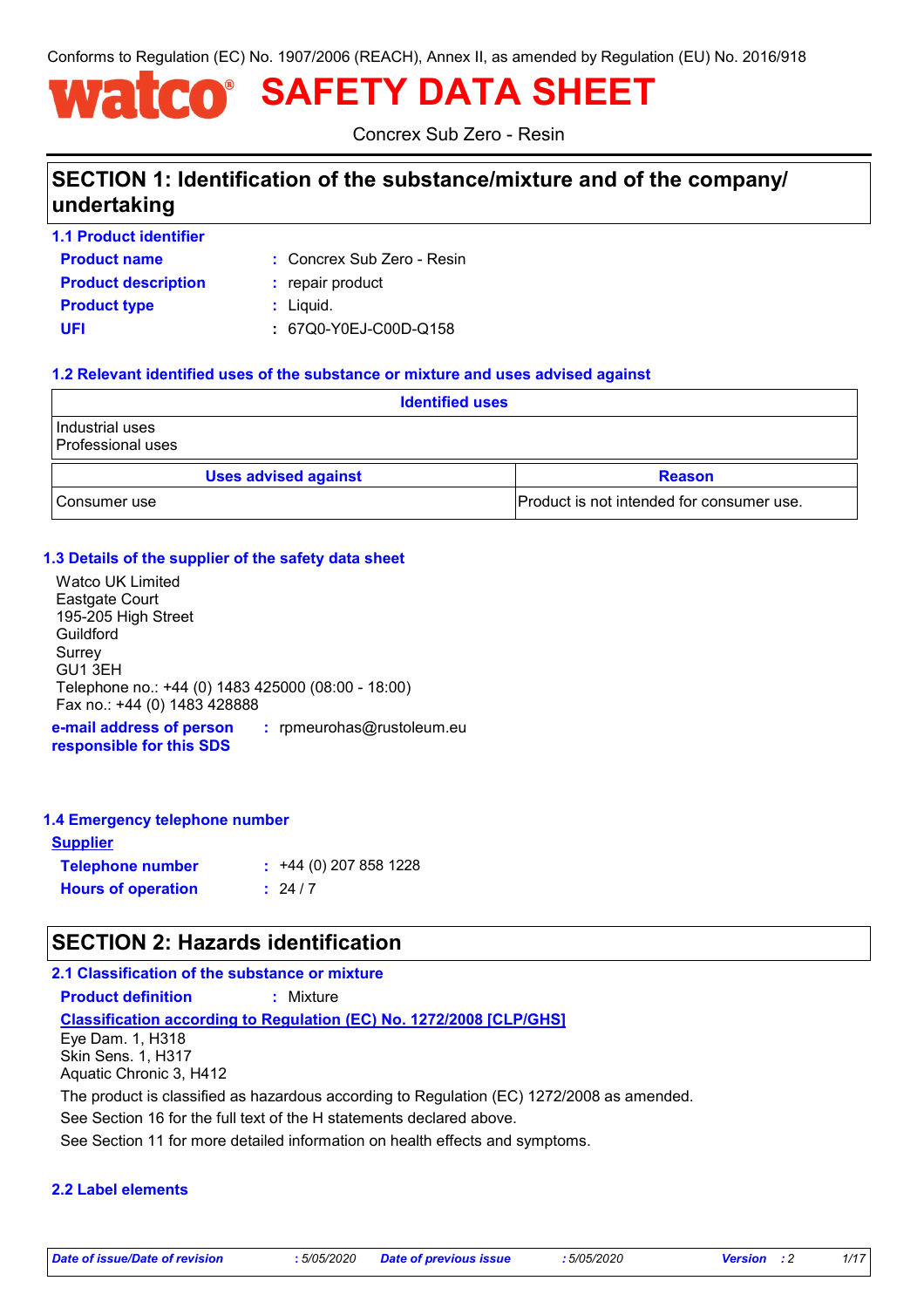| <b>Hazard pictograms</b>                                                                                                                                        |                                                                                                                                                                                                                                                                          |
|-----------------------------------------------------------------------------------------------------------------------------------------------------------------|--------------------------------------------------------------------------------------------------------------------------------------------------------------------------------------------------------------------------------------------------------------------------|
| <b>Signal word</b>                                                                                                                                              | Danger                                                                                                                                                                                                                                                                   |
| <b>Hazard statements</b>                                                                                                                                        | May cause an allergic skin reaction.<br>Causes serious eye damage.<br>Harmful to aquatic life with long lasting effects.                                                                                                                                                 |
| <b>Precautionary statements</b>                                                                                                                                 |                                                                                                                                                                                                                                                                          |
| <b>General</b>                                                                                                                                                  | : Not applicable.                                                                                                                                                                                                                                                        |
| <b>Prevention</b>                                                                                                                                               | : P280 - Wear eye or face protection: Recommended: safety glasses with side-<br>shields.                                                                                                                                                                                 |
| <b>Response</b>                                                                                                                                                 | : P310 - Immediately call a POISON CENTER or doctor.<br>P302 + P352 - IF ON SKIN: Wash with plenty of water.<br>P305 + P351 + P338 - IF IN EYES: Rinse cautiously with water for several minutes.<br>Remove contact lenses, if present and easy to do. Continue rinsing. |
| <b>Storage</b>                                                                                                                                                  | : Not applicable.                                                                                                                                                                                                                                                        |
| <b>Disposal</b>                                                                                                                                                 | : P501 - Dispose of contents and container in accordance with all local, regional,<br>national and international regulations.                                                                                                                                            |
| <b>Hazardous ingredients</b>                                                                                                                                    | : bis(4-(1,2-bis(ethoxycarbonyl)ethylamino)-3-methylcyclohexyl)methane; tetraethylN,<br>N'-( methylenedicyclohexane-4,1-diyl) bis-dl-aspartate                                                                                                                           |
| <b>Supplemental label</b><br>elements                                                                                                                           | : Not applicable.                                                                                                                                                                                                                                                        |
|                                                                                                                                                                 | Warning! Hazardous respirable droplets may be formed when sprayed. Do not<br>breathe spray or mist.                                                                                                                                                                      |
| <b>Annex XVII - Restrictions</b><br>on the manufacture,<br>placing on the market and<br>use of certain dangerous<br>substances, mixtures and<br><b>articles</b> | : For professional use only.                                                                                                                                                                                                                                             |
| <b>Special packaging requirements</b>                                                                                                                           |                                                                                                                                                                                                                                                                          |
| <b>Containers to be fitted</b><br>with child-resistant<br>fastenings                                                                                            | : Not applicable.                                                                                                                                                                                                                                                        |
| Tactile warning of danger : Not applicable.                                                                                                                     |                                                                                                                                                                                                                                                                          |
| <b>2.3 Other hazards</b>                                                                                                                                        |                                                                                                                                                                                                                                                                          |
| <b>Product meets the criteria</b><br>for PBT or vPvB according<br>to Regulation (EC) No.<br>1907/2006, Annex XIII                                               | : This mixture does not contain any substances that are assessed to be a PBT or a<br>vPvB.                                                                                                                                                                               |
| Other hazards which do<br>not result in classification                                                                                                          | : None known.                                                                                                                                                                                                                                                            |

# **SECTION 3: Composition/information on ingredients**

**3.2 Mixtures :** Mixture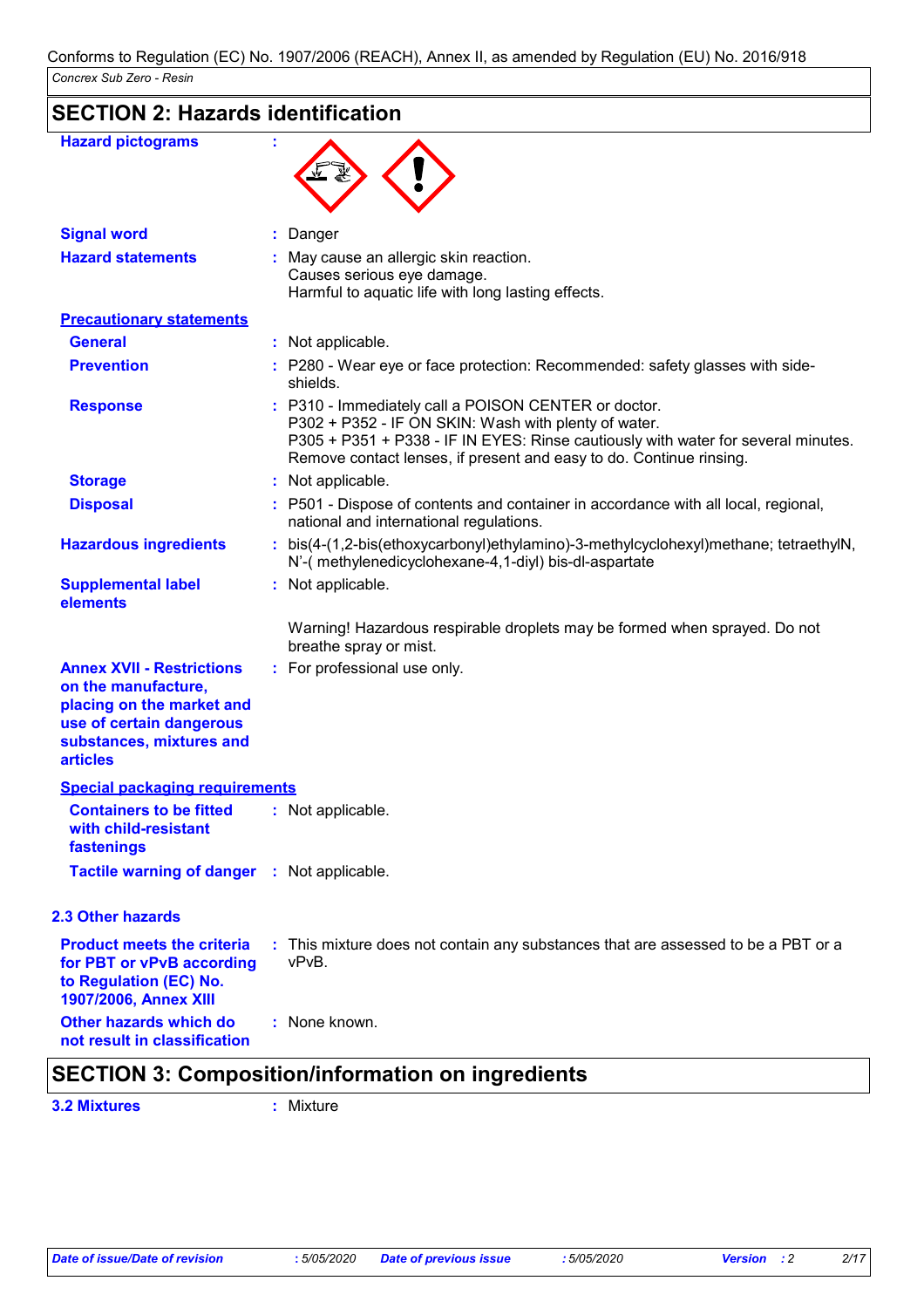## **SECTION 3: Composition/information on ingredients**

|                                                                                                |                                                                                          |               | <b>Classification</b>                                                                                                            |             |
|------------------------------------------------------------------------------------------------|------------------------------------------------------------------------------------------|---------------|----------------------------------------------------------------------------------------------------------------------------------|-------------|
| <b>Product/ingredient</b><br>name                                                              | <b>Identifiers</b>                                                                       | $\frac{9}{6}$ | <b>Regulation (EC) No. 1272/2008 [CLP]</b>                                                                                       | <b>Type</b> |
| $bis(4-(1,2-bis$<br>(ethoxycarbonyl)<br>ethylamino)<br>-3-methylcyclohexyl)<br>methane         | REACH #:<br>01-0000015937-58<br>EC: 412-060-9<br>CAS: 136210-32-7<br>Index: 607-350-00-9 | $≥50 - ≤75$   | Skin Sens. 1, H317<br>Aquatic Chronic 3, H412                                                                                    | $[1]$       |
| tetraethylN,N'-(<br>methylenedicyclohexane- 01-0000017556-46<br>4,1-diyl) bis-dl-<br>aspartate | REACH #:<br>CAS: 136210-30-5<br>Index: 607-521-00-8                                      | $≥25 - ≤50$   | Skin Sens. 1, H317<br>Aquatic Chronic 3, H412                                                                                    | $[1]$       |
| hydrocarbons,<br>aromatic, C9                                                                  | REACH#:<br>01-2119455851-35<br>EC: 918-668-5<br>CAS: 64742-95-6<br>Index: 649-356-00-4   | $≤10$         | Flam. Liq. 3, H226<br><b>STOT SE 3, H335</b><br>STOT SE 3, H336<br>Asp. Tox. 1, H304<br>Aquatic Chronic 2, H411<br><b>EUH066</b> | $[1]$       |
| diethyl fumarate                                                                               | EC: 210-819-7<br>CAS: 623-91-6                                                           | $\leq 5$      | Acute Tox. 4, H302<br>Skin Irrit. 2, H315<br>Eye Dam. 1, H318<br><b>STOT SE 3, H335</b>                                          | [1]         |
| titanium dioxide                                                                               | REACH #:<br>01-2119489379-17<br>EC: 236-675-5<br>CAS: 13463-67-7                         | $\leq$ 3      | Carc. 2, H351                                                                                                                    | $[1]$       |
| pine oil                                                                                       | EC: 616-792-1<br>CAS: 8002-09-3                                                          | $\leq 1$      | Flam. Liq. 3, H226<br>Skin Irrit. 2, H315<br>Skin Sens. 1, H317<br>Asp. Tox. 1, H304<br>Aquatic Chronic 2, H411                  | $[1]$       |
| butyl glycollate                                                                               | REACH#:<br>01-2119514685-36<br>EC: 230-991-7<br>CAS: 7397-62-8                           | $≤0,3$        | Eye Dam. 1, H318<br>Repr. 2, H361                                                                                                | $[1]$       |
|                                                                                                |                                                                                          |               | See Section 16 for the full text of the<br>H statements declared above.                                                          |             |

#### **Notes**

#### **The classification as a carcinogen by inhalation applies only to mixtures in powder form containing 1 % or more of titanium dioxide which is in the form of or incorporated in particles with aerodynamic diameter ≤ 10 μm.**

There are no additional ingredients present which, within the current knowledge of the supplier and in the concentrations applicable, are classified as hazardous to health or the environment, are PBTs, vPvBs or Substances of equivalent concern, or have been assigned a workplace exposure limit and hence require reporting in this section.

Type

[1] Substance classified with a health or environmental hazard

[2] Substance with a workplace exposure limit

<sup>1</sup>.<br>[3] Substance meets the criteria for PBT according to Regulation (EC) No. 1907/2006, Annex XIII

[4] Substance meets the criteria for vPvB according to Regulation (EC) No. 1907/2006, Annex XIII

[5] Substance of equivalent concern

[6] Additional disclosure due to company policy

Occupational exposure limits, if available, are listed in Section 8.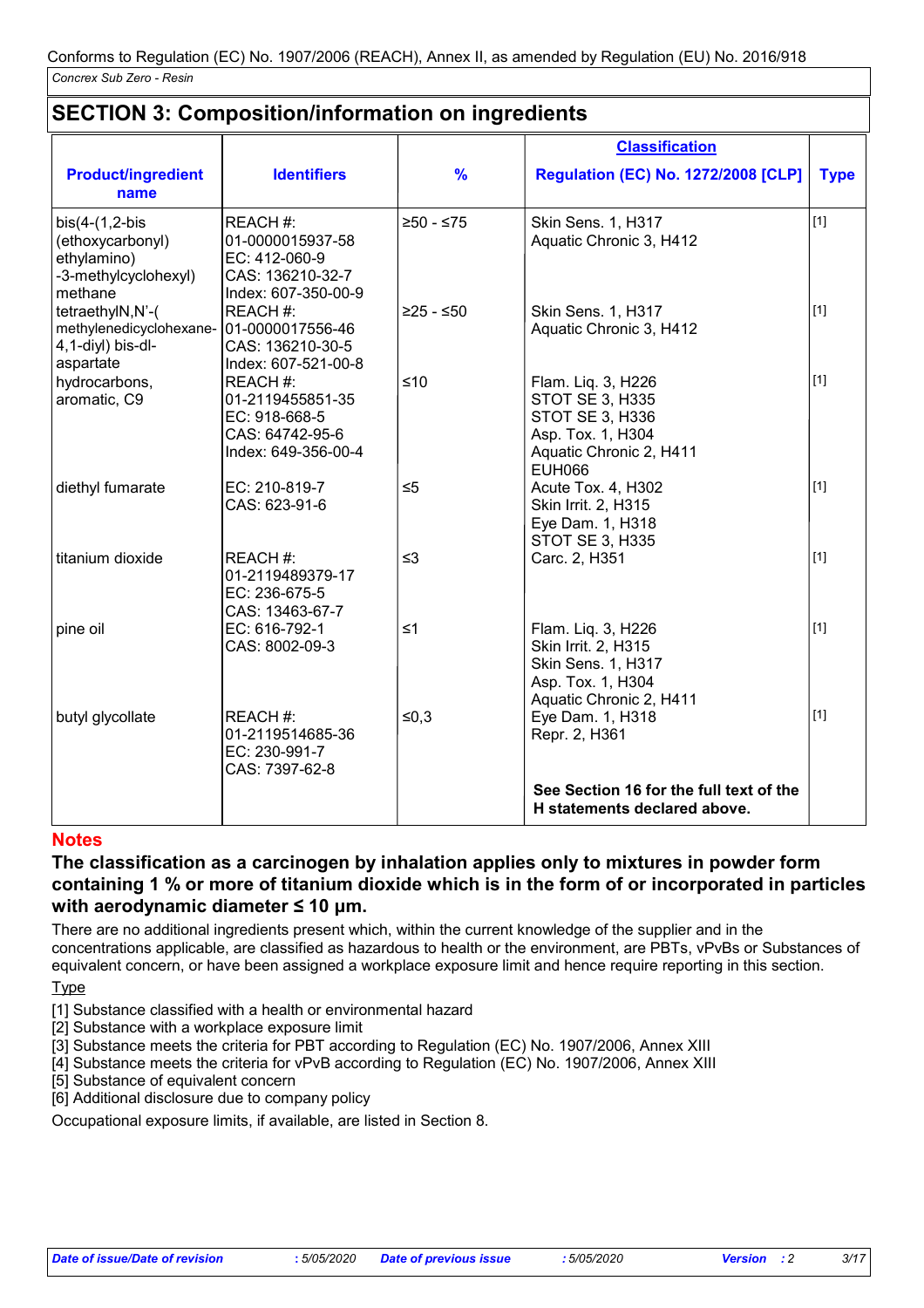# **SECTION 4: First aid measures**

| 4.1 Description of first aid measures |  |
|---------------------------------------|--|
|---------------------------------------|--|

| <b>General</b>                    | : In all cases of doubt, or when symptoms persist, seek medical attention. Never give<br>anything by mouth to an unconscious person. If unconscious, place in recovery<br>position and seek medical advice.                                                                                                                                                                                                     |
|-----------------------------------|-----------------------------------------------------------------------------------------------------------------------------------------------------------------------------------------------------------------------------------------------------------------------------------------------------------------------------------------------------------------------------------------------------------------|
| <b>Eye contact</b>                | : Check for and remove any contact lenses. Immediately flush eyes with running<br>water for at least 15 minutes, keeping eyelids open. Seek immediate medical<br>attention.                                                                                                                                                                                                                                     |
| <b>Inhalation</b>                 | : Remove to fresh air. Keep person warm and at rest. If not breathing, if breathing is<br>irregular or if respiratory arrest occurs, provide artificial respiration or oxygen by<br>trained personnel.                                                                                                                                                                                                          |
| <b>Skin contact</b>               | : Remove contaminated clothing and shoes. Wash skin thoroughly with soap and<br>water or use recognised skin cleanser. Do NOT use solvents or thinners.                                                                                                                                                                                                                                                         |
| <b>Ingestion</b>                  | : If swallowed, seek medical advice immediately and show the container or label.<br>Keep person warm and at rest. Do NOT induce vomiting.                                                                                                                                                                                                                                                                       |
| <b>Protection of first-aiders</b> | : No action shall be taken involving any personal risk or without suitable training. If it<br>is suspected that fumes are still present, the rescuer should wear an appropriate<br>mask or self-contained breathing apparatus. It may be dangerous to the person<br>providing aid to give mouth-to-mouth resuscitation. Wash contaminated clothing<br>thoroughly with water before removing it, or wear gloves. |

#### **4.2 Most important symptoms and effects, both acute and delayed**

There are no data available on the mixture itself. The mixture has been assessed following the conventional method of the CLP Regulation (EC) No 1272/2008 and is classified for toxicological properties accordingly. See Sections 2 and 3 for details.

Exposure to component solvent vapour concentrations in excess of the stated occupational exposure limit may result in adverse health effects such as mucous membrane and respiratory system irritation and adverse effects on the kidneys, liver and central nervous system. Symptoms and signs include headache, dizziness, fatigue, muscular weakness, drowsiness and, in extreme cases, loss of consciousness.

Solvents may cause some of the above effects by absorption through the skin. Repeated or prolonged contact with the mixture may cause removal of natural fat from the skin, resulting in non-allergic contact dermatitis and absorption through the skin.

If splashed in the eyes, the liquid may cause irritation and reversible damage.

Ingestion may cause nausea, diarrhea and vomiting.

This takes into account, where known, delayed and immediate effects and also chronic effects of components from short-term and long-term exposure by oral, inhalation and dermal routes of exposure and eye contact.

Contains bis(4-(1,2-bis(ethoxycarbonyl)ethylamino)-3-methylcyclohexyl)methane, tetraethylN,N'-( methylenedicyclohexane-4,1-diyl) bis-dl-aspartate, pine oil. May produce an allergic reaction.

#### **Over-exposure signs/symptoms**

| <b>Eye contact</b>        | : Adverse symptoms may include the following:<br>pain<br>watering<br>redness                                                                                             |
|---------------------------|--------------------------------------------------------------------------------------------------------------------------------------------------------------------------|
| <b>Inhalation</b>         | : No specific data.                                                                                                                                                      |
| <b>Skin contact</b>       | : Adverse symptoms may include the following:<br>pain or irritation<br>redness<br>blistering may occur                                                                   |
| <b>Ingestion</b>          | : Adverse symptoms may include the following:<br>stomach pains                                                                                                           |
|                           | 4.3 Indication of any immediate medical attention and special treatment needed                                                                                           |
| <b>Notes to physician</b> | : In case of inhalation of decomposition products in a fire, symptoms may be delayed.<br>The exposed person may need to be kept under medical surveillance for 48 hours. |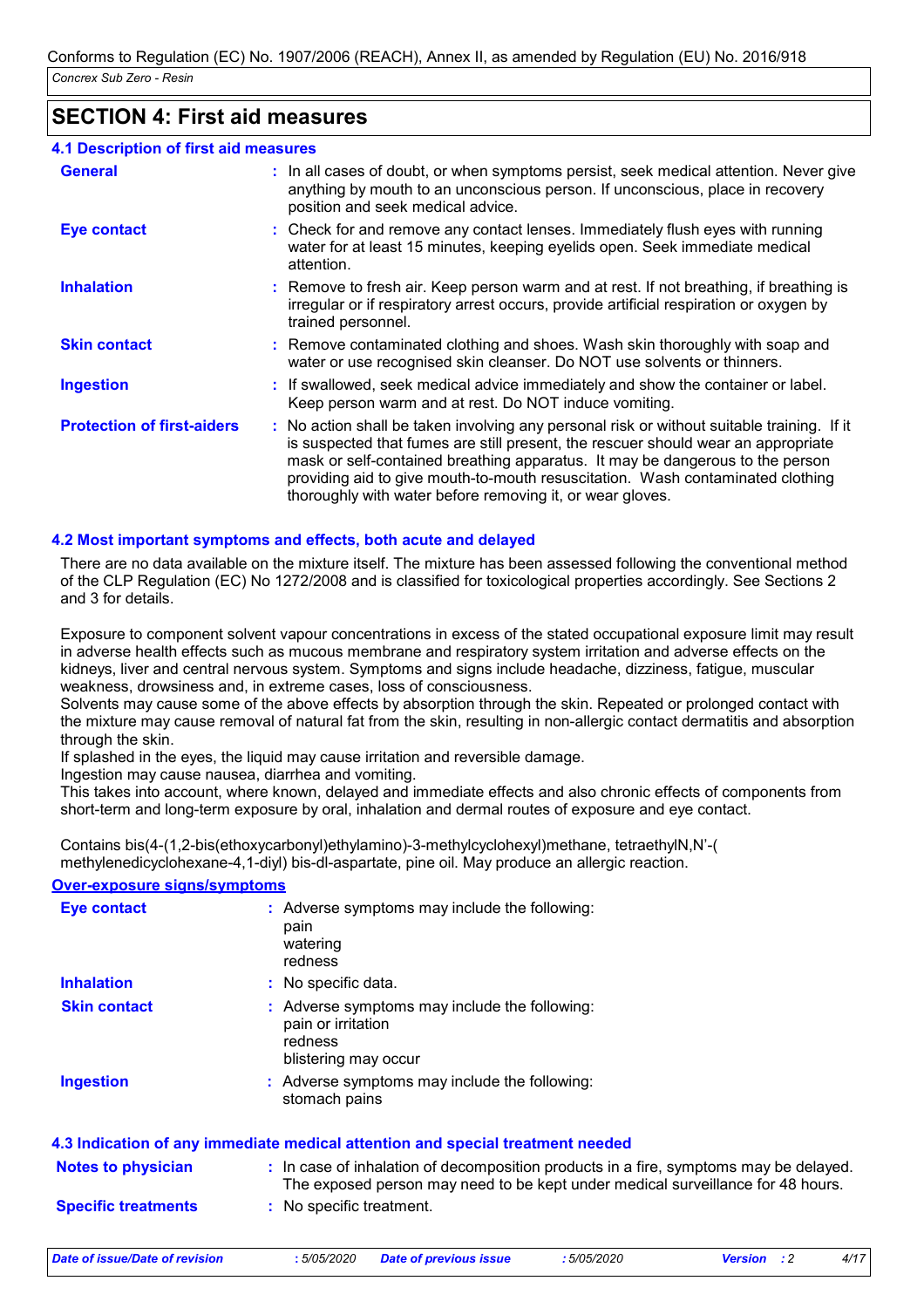### **SECTION 4: First aid measures**

See toxicological information (Section 11)

# **SECTION 5: Firefighting measures**

| 5.1 Extinguishing media                                  |                                                                                                                                                                                                                                                                                                                                                                       |
|----------------------------------------------------------|-----------------------------------------------------------------------------------------------------------------------------------------------------------------------------------------------------------------------------------------------------------------------------------------------------------------------------------------------------------------------|
| <b>Suitable extinguishing</b><br>media                   | : Recommended: alcohol-resistant foam, $CO2$ , powders, water spray.                                                                                                                                                                                                                                                                                                  |
| <b>Unsuitable extinguishing</b><br>media                 | : Do not use water jet.                                                                                                                                                                                                                                                                                                                                               |
|                                                          | 5.2 Special hazards arising from the substance or mixture                                                                                                                                                                                                                                                                                                             |
| <b>Hazards from the</b><br>substance or mixture          | : In a fire or if heated, a pressure increase will occur and the container may burst.<br>This material is harmful to aquatic life with long lasting effects. Fire water<br>contaminated with this material must be contained and prevented from being<br>discharged to any waterway, sewer or drain.                                                                  |
| <b>Hazardous thermal</b><br>decomposition products       | : Decomposition products may include the following materials:<br>carbon dioxide<br>carbon monoxide<br>nitrogen oxides<br>metal oxide/oxides                                                                                                                                                                                                                           |
| <b>5.3 Advice for firefighters</b>                       |                                                                                                                                                                                                                                                                                                                                                                       |
| <b>Special protective actions</b><br>for fire-fighters   | : Promptly isolate the scene by removing all persons from the vicinity of the incident if<br>there is a fire. No action shall be taken involving any personal risk or without<br>suitable training.                                                                                                                                                                   |
| <b>Special protective</b><br>equipment for fire-fighters | : Fire-fighters should wear appropriate protective equipment and self-contained<br>breathing apparatus (SCBA) with a full face-piece operated in positive pressure<br>mode. Clothing for fire-fighters (including helmets, protective boots and gloves)<br>conforming to European standard EN 469 will provide a basic level of protection for<br>chemical incidents. |
| <b>Additional information</b>                            | : No unusual hazard if involved in a fire.                                                                                                                                                                                                                                                                                                                            |

# **SECTION 6: Accidental release measures**

|                                         | 6.1 Personal precautions, protective equipment and emergency procedures                                                                                                                                                                                                                                                                                                                                        |
|-----------------------------------------|----------------------------------------------------------------------------------------------------------------------------------------------------------------------------------------------------------------------------------------------------------------------------------------------------------------------------------------------------------------------------------------------------------------|
| For non-emergency<br>personnel          | : No action shall be taken involving any personal risk or without suitable training.<br>Evacuate surrounding areas. Keep unnecessary and unprotected personnel from<br>entering. Do not touch or walk through spilt material. Do not breathe vapour or mist.<br>Provide adequate ventilation. Wear appropriate respirator when ventilation is<br>inadequate. Put on appropriate personal protective equipment. |
|                                         | For emergency responders : If specialised clothing is required to deal with the spillage, take note of any<br>information in Section 8 on suitable and unsuitable materials. See also the<br>information in "For non-emergency personnel".                                                                                                                                                                     |
| <b>6.2 Environmental</b><br>precautions | : Avoid dispersal of spilt material and runoff and contact with soil, waterways, drains<br>and sewers. Inform the relevant authorities if the product has caused environmental<br>pollution (sewers, waterways, soil or air). Water polluting material. May be harmful<br>to the environment if released in large quantities.                                                                                  |
|                                         | 6.3 Methods and material for containment and cleaning up                                                                                                                                                                                                                                                                                                                                                       |

| <b>Small spill</b> | : Stop leak if without risk. Move containers from spill area. Dilute with water and mop |
|--------------------|-----------------------------------------------------------------------------------------|
|                    | up if water-soluble. Alternatively, or if water-insoluble, absorb with an inert dry     |
|                    | material and place in an appropriate waste disposal container. Dispose of via a         |
|                    | licensed waste disposal contractor.                                                     |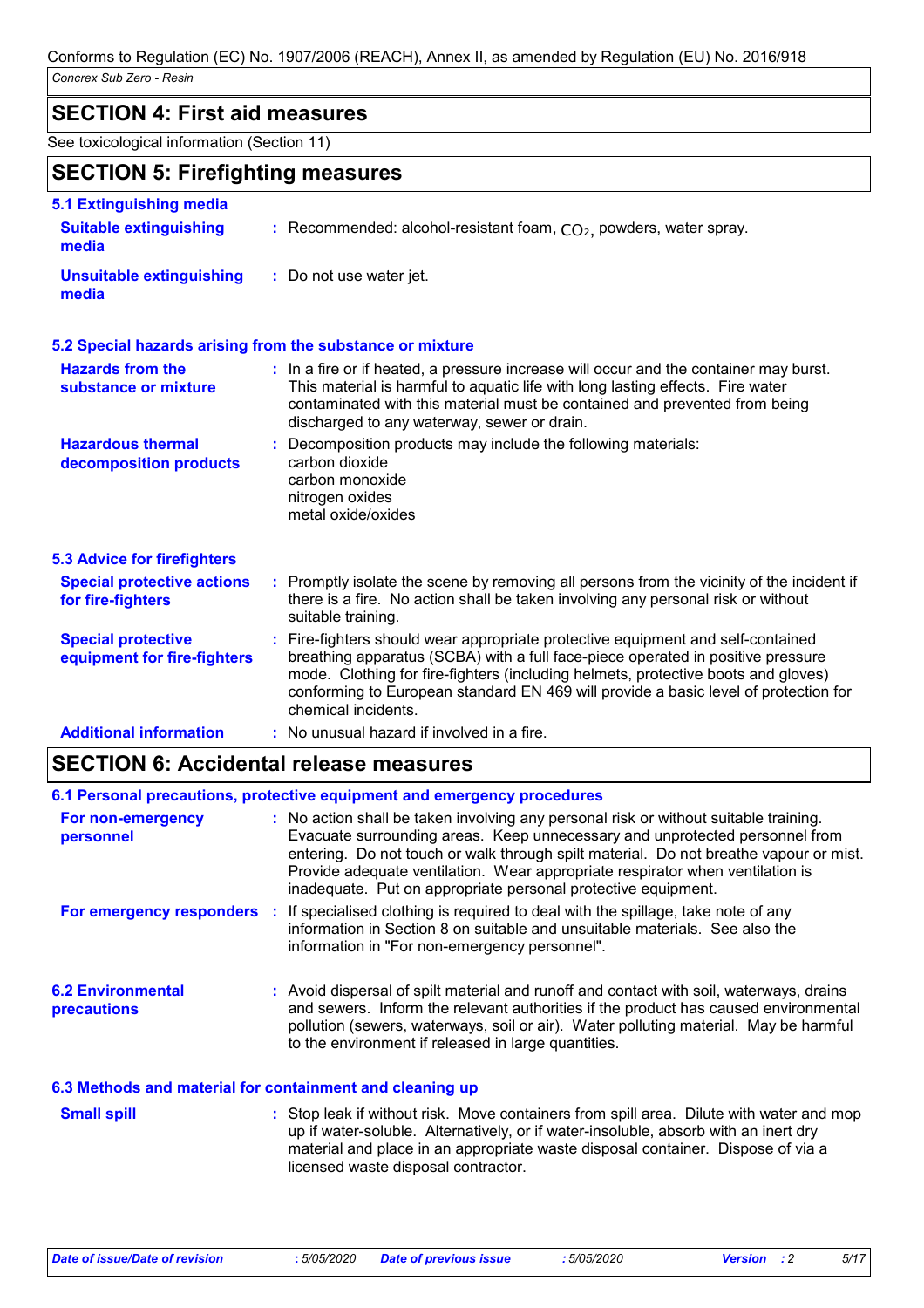### **SECTION 6: Accidental release measures**

| Large spill                               | : Stop leak if without risk. Move containers from spill area. Approach the release<br>from upwind. Prevent entry into sewers, water courses, basements or confined<br>areas. Wash spillages into an effluent treatment plant or proceed as follows.<br>Contain and collect spillage with non-combustible, absorbent material e.g. sand,<br>earth, vermiculite or diatomaceous earth and place in container for disposal<br>according to local regulations. Dispose of via a licensed waste disposal contractor.<br>Contaminated absorbent material may pose the same hazard as the spilt product. |
|-------------------------------------------|---------------------------------------------------------------------------------------------------------------------------------------------------------------------------------------------------------------------------------------------------------------------------------------------------------------------------------------------------------------------------------------------------------------------------------------------------------------------------------------------------------------------------------------------------------------------------------------------------|
| 6.4 Reference to other<br><b>sections</b> | : See Section 1 for emergency contact information.<br>See Section 8 for information on appropriate personal protective equipment.<br>See Section 13 for additional waste treatment information.                                                                                                                                                                                                                                                                                                                                                                                                   |

# **SECTION 7: Handling and storage**

The information in this section contains generic advice and guidance.

| <b>7.1 Precautions for safe</b><br>handling | : Keep away from heat, sparks and flame. No sparking tools should be used.<br>Avoid contact with skin and eyes. Avoid the inhalation of dust, particulates, spray or<br>mist arising from the application of this mixture. Avoid inhalation of dust from<br>sanding.<br>Eating, drinking and smoking should be prohibited in areas where this material is<br>handled, stored and processed.<br>Put on appropriate personal protective equipment (see Section 8).<br>Never use pressure to empty. Container is not a pressure vessel.<br>Always keep in containers made from the same material as the original one.<br>Comply with the health and safety at work laws. |
|---------------------------------------------|-----------------------------------------------------------------------------------------------------------------------------------------------------------------------------------------------------------------------------------------------------------------------------------------------------------------------------------------------------------------------------------------------------------------------------------------------------------------------------------------------------------------------------------------------------------------------------------------------------------------------------------------------------------------------|
|                                             | Do not allow to enter drains or watercourses.                                                                                                                                                                                                                                                                                                                                                                                                                                                                                                                                                                                                                         |

**7.2 Conditions for safe storage, including any incompatibilities**

Store in accordance with local regulations.

**Notes on joint storage**

Keep away from: oxidising agents, strong alkalis, strong acids.

#### **Additional information on storage conditions**

Observe label precautions. Store in a dry, cool and well-ventilated area. Keep away from heat and direct sunlight. Keep away from sources of ignition. No smoking. Prevent unauthorised access. Containers that have been opened must be carefully resealed and kept upright to prevent leakage.

| 7.3 Specific end use(s)    |                    |
|----------------------------|--------------------|
| <b>Recommendations</b>     | $:$ Not available. |
| Industrial sector specific | : Not available.   |
| <b>solutions</b>           |                    |

# **SECTION 8: Exposure controls/personal protection**

The information in this section contains generic advice and guidance. Information is provided based on typical anticipated uses of the product. Additional measures might be required for bulk handling or other uses that could significantly increase worker exposure or environmental releases.

#### **8.1 Control parameters**

#### **Occupational exposure limits**

No exposure limit value known.

| <b>Recommended monitoring</b><br>procedures | : If this product contains ingredients with exposure limits, personal, workplace<br>atmosphere or biological monitoring may be required to determine the effectiveness<br>of the ventilation or other control measures and/or the necessity to use respiratory<br>protective equipment. Reference should be made to monitoring standards, such as<br>the following: European Standard EN 689 (Workplace atmospheres - Guidance for<br>the assessment of exposure by inhalation to chemical agents for comparison with<br>limit values and measurement strategy) European Standard EN 14042 (Workplace<br>atmospheres - Guide for the application and use of procedures for the assessment |  |
|---------------------------------------------|-------------------------------------------------------------------------------------------------------------------------------------------------------------------------------------------------------------------------------------------------------------------------------------------------------------------------------------------------------------------------------------------------------------------------------------------------------------------------------------------------------------------------------------------------------------------------------------------------------------------------------------------------------------------------------------------|--|
|---------------------------------------------|-------------------------------------------------------------------------------------------------------------------------------------------------------------------------------------------------------------------------------------------------------------------------------------------------------------------------------------------------------------------------------------------------------------------------------------------------------------------------------------------------------------------------------------------------------------------------------------------------------------------------------------------------------------------------------------------|--|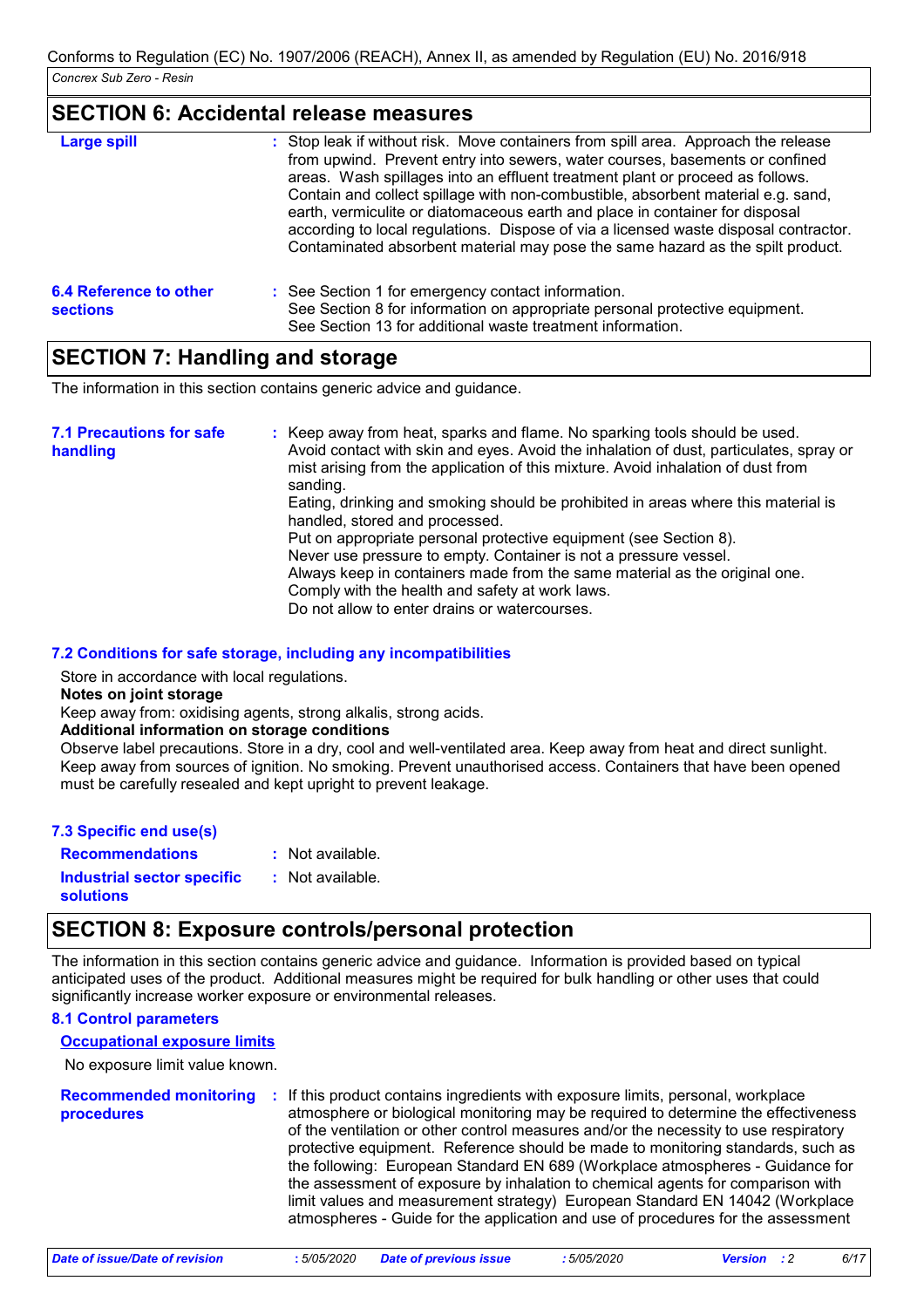### **SECTION 8: Exposure controls/personal protection**

of exposure to chemical and biological agents) European Standard EN 482 (Workplace atmospheres - General requirements for the performance of procedures for the measurement of chemical agents) Reference to national guidance documents for methods for the determination of hazardous substances will also be required.

#### **DNELs/DMELs**

| <b>Product/ingredient name</b>                                           | <b>Type</b> | <b>Exposure</b>         | <b>Value</b>         | <b>Population</b>                    | <b>Effects</b> |
|--------------------------------------------------------------------------|-------------|-------------------------|----------------------|--------------------------------------|----------------|
| tetraethylN,N'-(<br>methylenedicyclohexane-4,1-diyl)<br>bis-dl-aspartate | <b>DNEL</b> | Long term Oral          | 4 mg/kg<br>bw/day    | Workers                              | Systemic       |
|                                                                          | <b>DNEL</b> | Long term<br>Inhalation | $28 \text{ mg/m}^3$  | Workers                              | Systemic       |
|                                                                          | <b>DNEL</b> | Long term Dermal        | 4 mg/kg<br>bw/day    | Workers                              | Systemic       |
| titanium dioxide                                                         | <b>DNEL</b> | Long term<br>Inhalation | 10 mg/m <sup>3</sup> | Workers                              | Local          |
|                                                                          | <b>DNEL</b> | Long term Oral          | 700 mg/kg<br>bw/day  | General<br>population<br>[Consumers] | Systemic       |

#### **PNECs**

| <b>Product/ingredient name</b>                                         | <b>Compartment Detail</b> | <b>Value</b>            | <b>Method Detail</b> |
|------------------------------------------------------------------------|---------------------------|-------------------------|----------------------|
| tetraethylN,N'-( methylenedicyclohexane-<br>4,1-diyl) bis-dl-aspartate | Fresh water               | 0,00013 mg/l            |                      |
|                                                                        | Marine                    | $ 0,000013 \text{ mg/}$ |                      |
|                                                                        | Fresh water sediment      | $0,21$ mg/kg dwt        |                      |
|                                                                        | Marine water sediment     | 0,02 mg/kg dwt          |                      |
|                                                                        | Soil                      | $0,1$ mg/kg dwt         |                      |
|                                                                        | Sewage Treatment<br>Plant | $31,1$ mg/l             |                      |
|                                                                        | Secondary Poisoning       | 66,67 mg/kg             |                      |
| titanium dioxide                                                       | Fresh water               | $0,127$ mg/l            |                      |
|                                                                        | Marine                    | $>1$ mg/                |                      |
|                                                                        | Sewage Treatment<br>Plant | >100 mg/l               |                      |
|                                                                        | Fresh water sediment      | >1000 mg/kg             |                      |
|                                                                        | Marine water sediment     | >100 mg/kg              |                      |
|                                                                        | Soil                      | $100$ mg/kg             |                      |

#### **8.2 Exposure controls**

Provide adequate ventilation. Where reasonably practicable, this should be **:** achieved by the use of local exhaust ventilation and good general extraction. If these are not sufficient to maintain concentrations of particulates and solvent vapours below the OEL, suitable respiratory protection must be worn. **Appropriate engineering controls**

**Eye/face protection : Skin protection** Wash hands, forearms and face thoroughly after handling chemical products, before eating, smoking and using the lavatory and at the end of the working period. Appropriate techniques should be used to remove potentially contaminated clothing. Contaminated work clothing should not be allowed out of the workplace. Wash contaminated clothing before reusing. Ensure that eyewash stations and safety showers are close to the workstation location. **Hygiene measures : Individual protection measures** Safety eyewear complying with an approved standard should be used when a risk assessment indicates this is necessary to avoid exposure to liquid splashes, mists, gases or dusts. If contact is possible, the following protection should be worn, unless the assessment indicates a higher degree of protection: chemical splash goggles and/or face shield. If inhalation hazards exist, a full-face respirator may be required instead.

*Date of issue/Date of revision* **:** *5/05/2020 Date of previous issue : 5/05/2020 Version : 2 7/17*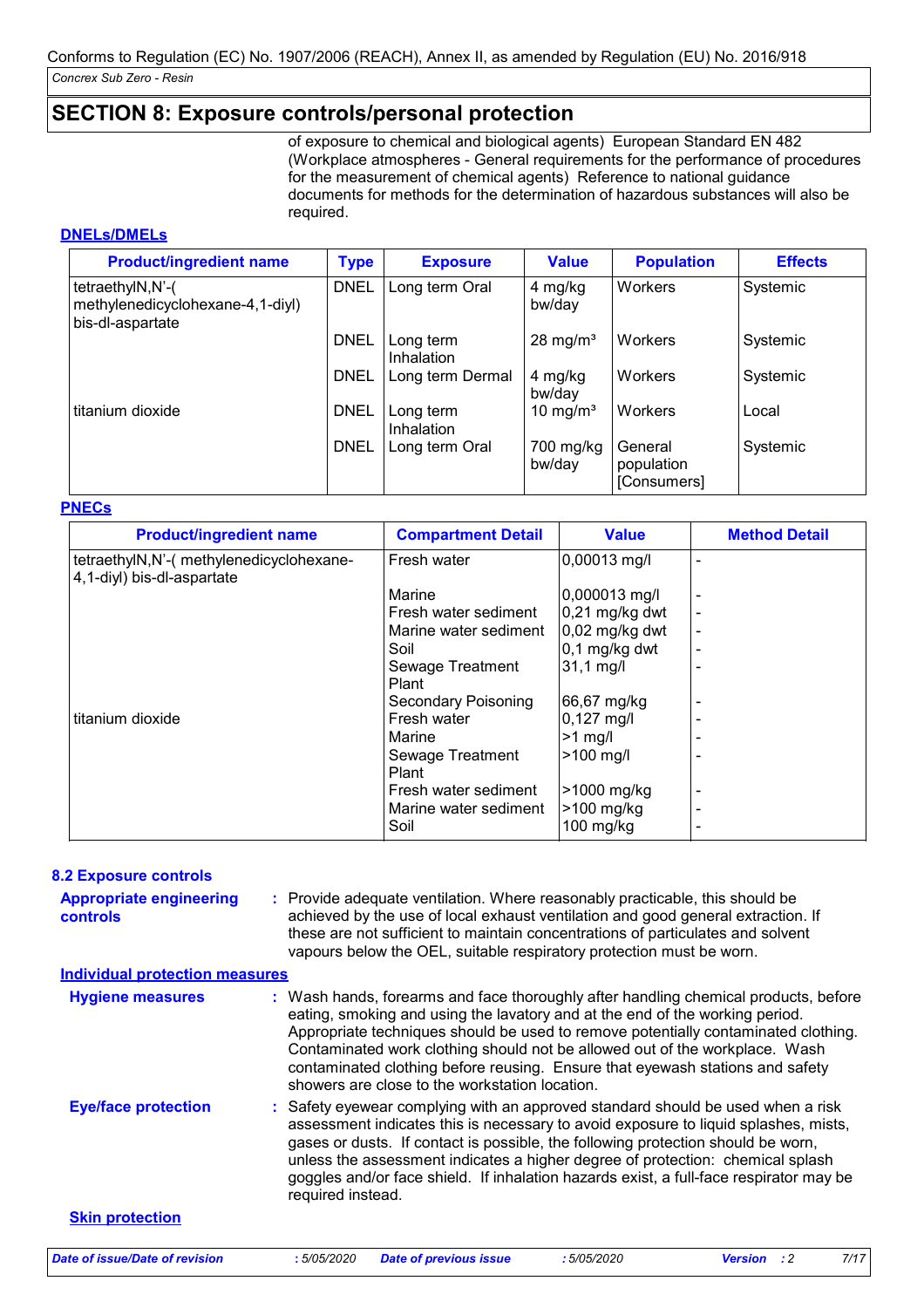# **SECTION 8: Exposure controls/personal protection**

#### **Hand protection**

There is no one glove material or combination of materials that will give unlimited resistance to any individual or combination of chemicals.

The breakthrough time must be greater than the end use time of the product.

The instructions and information provided by the glove manufacturer on use, storage, maintenance and replacement must be followed.

Gloves should be replaced regularly and if there is any sign of damage to the glove material.

Always ensure that gloves are free from defects and that they are stored and used correctly.

The performance or effectiveness of the glove may be reduced by physical/chemical damage and poor maintenance.

Barrier creams may help to protect the exposed areas of the skin but should not be applied once exposure has occurred.

| <b>Gloves</b>                                    | : For prolonged or repeated handling, use the following type of gloves:                                                                                                                                                                                                                                                                  |
|--------------------------------------------------|------------------------------------------------------------------------------------------------------------------------------------------------------------------------------------------------------------------------------------------------------------------------------------------------------------------------------------------|
|                                                  | Recommended: > 8 hours (breakthrough time): nitrile rubber gloves                                                                                                                                                                                                                                                                        |
|                                                  | The recommendation for the type or types of glove to use when handling this<br>product is based on information from the following source:                                                                                                                                                                                                |
|                                                  | <b>EN 374</b>                                                                                                                                                                                                                                                                                                                            |
|                                                  | The user must check that the final choice of type of glove selected for handling this<br>product is the most appropriate and takes into account the particular conditions of<br>use, as included in the user's risk assessment.                                                                                                          |
| <b>Body protection</b>                           | : Personal protective equipment for the body should be selected based on the task<br>being performed and the risks involved and should be approved by a specialist<br>before handling this product.                                                                                                                                      |
| <b>Other skin protection</b>                     | : Appropriate footwear and any additional skin protection measures should be<br>selected based on the task being performed and the risks involved and should be<br>approved by a specialist before handling this product.                                                                                                                |
| <b>Respiratory protection</b>                    | : Based on the hazard and potential for exposure, select a respirator that meets the<br>appropriate standard or certification. Respirators must be used according to a<br>respiratory protection program to ensure proper fitting, training, and other important<br>aspects of use. Recommended: organic vapour filter (Type A) (EN 140) |
| <b>Environmental exposure</b><br><b>controls</b> | : Emissions from ventilation or work process equipment should be checked to ensure<br>they comply with the requirements of environmental protection legislation. In some<br>cases, fume scrubbers, filters or engineering modifications to the process<br>equipment will be necessary to reduce emissions to acceptable levels.          |

# **SECTION 9: Physical and chemical properties**

#### **9.1 Information on basic physical and chemical properties**

| <b>Appearance</b>                               |                               |
|-------------------------------------------------|-------------------------------|
| <b>Physical state</b>                           | : Liquid.                     |
| <b>Colour</b>                                   | : Grev.                       |
| <b>Odour</b>                                    | Mild.                         |
| <b>Odour threshold</b>                          | : Not available.              |
| рH                                              | : Not available.              |
| <b>Melting point/freezing point</b>             | : Not available.              |
| Initial boiling point and                       | : Not available.              |
| boiling range                                   |                               |
| <b>Flash point</b>                              | : Closed cup: $>99^{\circ}$ C |
| <b>Evaporation rate</b>                         | : Not available.              |
| <b>Flammability (solid, gas)</b>                | : Not available.              |
| Upper/lower flammability or<br>explosive limits | : Not available.              |
| <b>Vapour pressure</b>                          | : Not available.              |
| <b>Vapour density</b>                           | . Not available.              |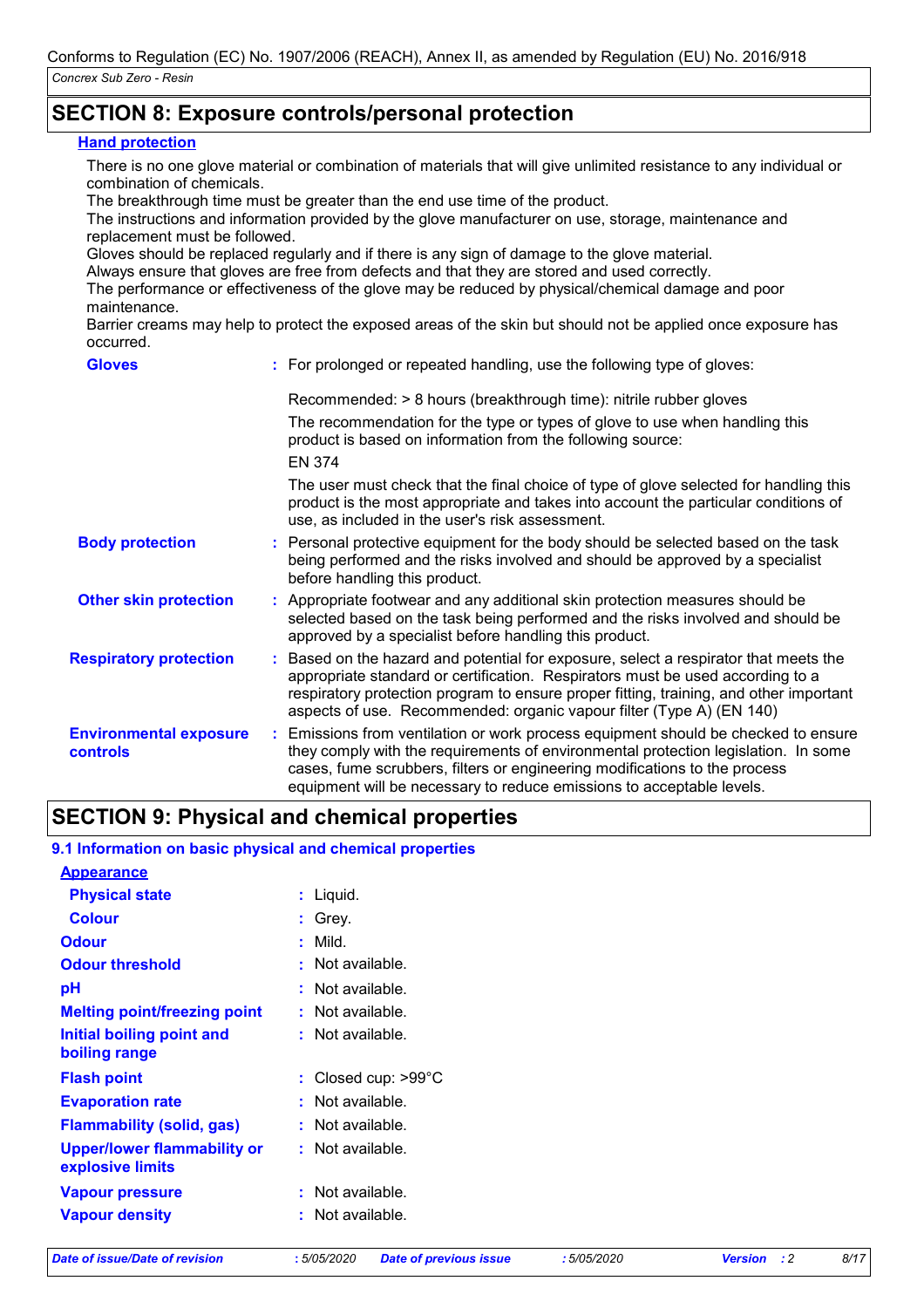# **SECTION 9: Physical and chemical properties**

| <b>Relative density</b>                                           |    | 1.07             |
|-------------------------------------------------------------------|----|------------------|
| <b>Solubility(ies)</b>                                            | ÷. | Not available.   |
| <b>Partition coefficient: n-octanol/: Not available.</b><br>water |    |                  |
| <b>Auto-ignition temperature</b>                                  |    | : Not available. |
| <b>Decomposition temperature</b>                                  | t. | Not available.   |
| <b>Viscosity</b>                                                  |    | Not available.   |
| <b>Explosive properties</b>                                       |    | Not available.   |
| <b>Oxidising properties</b>                                       |    | Not available.   |

#### **9.2 Other information**

No additional information.

# **SECTION 10: Stability and reactivity**

| <b>10.1 Reactivity</b>                            | : No specific test data related to reactivity available for this product or its ingredients.                                                                                                  |
|---------------------------------------------------|-----------------------------------------------------------------------------------------------------------------------------------------------------------------------------------------------|
| <b>10.2 Chemical stability</b>                    | : Stable under recommended storage and handling conditions (see Section 7).                                                                                                                   |
| <b>10.3 Possibility of</b><br>hazardous reactions | : Under normal conditions of storage and use, hazardous reactions will not occur.                                                                                                             |
| <b>10.4 Conditions to avoid</b>                   | : When exposed to high temperatures may produce hazardous decomposition<br>products.                                                                                                          |
| 10.5 Incompatible materials                       | : Keep away from the following materials to prevent strong exothermic reactions:<br>oxidising agents, strong alkalis, strong acids.                                                           |
| <b>10.6 Hazardous</b><br>decomposition products   | : Under normal conditions of storage and use, hazardous decomposition products<br>should not be produced.<br>If involved in a fire, toxic gases including CO, CO2 and smoke can be generated. |

# **SECTION 11: Toxicological information**

#### **11.1 Information on toxicological effects**

#### **Acute toxicity**

| <b>Product/ingredient name</b> | <b>Result</b>                    | <b>Species</b> | <b>Dose</b>                | <b>Exposure</b> |
|--------------------------------|----------------------------------|----------------|----------------------------|-----------------|
| $bis(4-(1,2-bis$               | LC50 Inhalation Dusts and        | Rat - Male,    | $>4,224$ mg/l              | 4 hours         |
| (ethoxycarbonyl) ethylamino)   | mists                            | Female         |                            |                 |
| -3-methylcyclohexyl)           |                                  |                |                            |                 |
| methane                        |                                  |                |                            |                 |
| tetraethylN,N'-(               | LC50 Inhalation Dusts and        | Rat            | $>4,224$ mg/m <sup>3</sup> | 4 hours         |
| methylenedicyclohexane-        | mists                            |                |                            |                 |
| 4,1-diyl) bis-dl-aspartate     |                                  |                |                            |                 |
|                                | LD50 Oral                        | Rat            | >2000 mg/kg                |                 |
| hydrocarbons, aromatic, C9     | LD50 Oral                        | Mouse          | 8400 mg/kg                 |                 |
|                                | LD50 Oral                        | Rat            | 8400 mg/kg                 |                 |
| diethyl fumarate               | LD50 Oral                        | Rat            | 1780 mg/kg                 |                 |
| titanium dioxide               | <b>LC50 Inhalation Dusts and</b> | Rat - Male.    | 3,43 to 5,09 mg/l          | 4 hours         |
|                                | mists                            | Female         |                            |                 |
|                                | LD50 Dermal                      | Rabbit         | $>10$ g/kg                 |                 |
|                                | LD50 Oral                        | Rat            | $>24$ g/kg                 |                 |
| pine oil                       | LD50 Dermal                      | Rabbit         | 5 g/kg                     |                 |
|                                | LD50 Oral                        | Rat            | $2,1$ g/kg                 |                 |
| butyl glycollate               | LD50 Oral                        | Rat            | 4595 mg/kg                 |                 |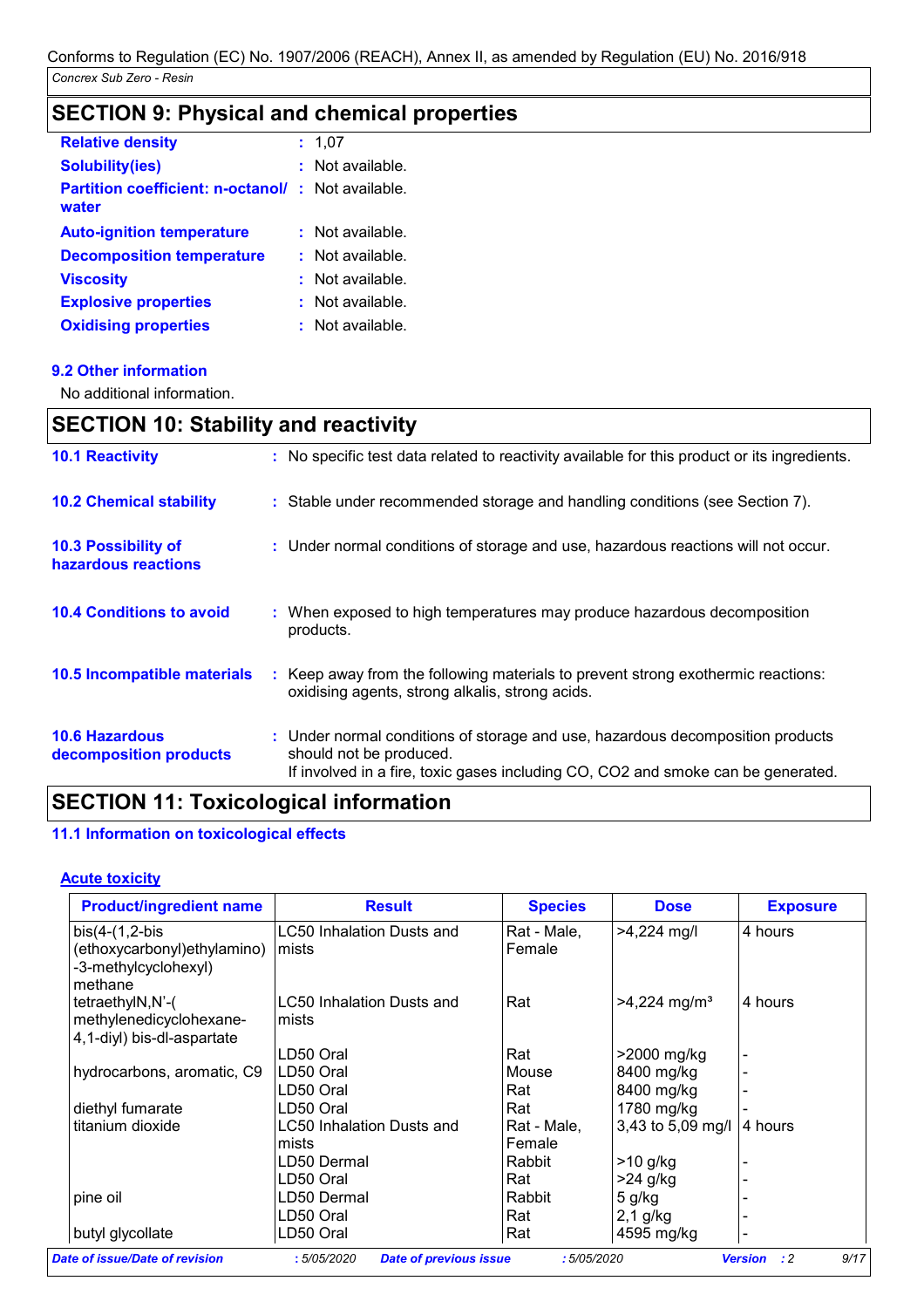# **SECTION 11: Toxicological information**

# **Acute toxicity estimates**

**Conclusion/Summary :** Based on available data, the classification criteria are not met.

# Not available.

#### **Irritation/Corrosion**

| <b>Product/ingredient name</b>                                            | <b>Result</b>                         | <b>Species</b> | <b>Score</b>             | <b>Exposure</b>                                     | <b>Observation</b> |
|---------------------------------------------------------------------------|---------------------------------------|----------------|--------------------------|-----------------------------------------------------|--------------------|
| tetraethylN,N'-(<br>methylenedicyclohexane-<br>4,1-diyl) bis-dl-aspartate | Skin - Mild irritant                  | Rabbit         |                          |                                                     |                    |
|                                                                           | Eyes - Redness of the<br>conjunctivae | Rabbit         |                          |                                                     |                    |
| hydrocarbons, aromatic, C9                                                | Eyes - Mild irritant                  | Rabbit         | $\overline{\phantom{a}}$ | 24 hours 100 -<br>Imicroliters                      |                    |
| titanium dioxide                                                          | Skin - Mild irritant                  | Human          | $\qquad \qquad$          | 72 hours 300 -<br>Micrograms<br><b>Intermittent</b> |                    |
| pine oil                                                                  | Skin - Severe irritant                | Rabbit         | $\overline{\phantom{a}}$ | I24 hours 500 I -<br>milligrams                     |                    |

#### **Conclusion/Summary**

- 
- **Skin Example 20 EXAMPLE 1 Based on available data, the classification criteria are not met.**
- **Eyes :** Causes serious eye damage.
- 
- 
- **Respiratory :** Based on available data, the classification criteria are not met.

# **Sensitisation**

| <b>Product/ingredient name</b>                                            | <b>Route of</b><br>exposure | <b>Species</b>      | <b>Result</b>                      |
|---------------------------------------------------------------------------|-----------------------------|---------------------|------------------------------------|
| tetraethylN,N'-(<br>methylenedicyclohexane-<br>4,1-diyl) bis-dl-aspartate | skin                        | Guinea pig          | Sensitising                        |
| titanium dioxide                                                          | skin<br>skin                | Guinea pig<br>Mouse | Not sensitizing<br>Not sensitizing |

#### **Conclusion/Summary**

- 
- 
- **Skin :** May cause an allergic skin reaction.
- **Respiratory :** Based on available data, the classification criteria are not met.

#### **Mutagenicity**

| <b>Product/ingredient name</b>                                            | <b>Test</b>     | <b>Experiment</b>                                                   | <b>Result</b> |
|---------------------------------------------------------------------------|-----------------|---------------------------------------------------------------------|---------------|
| tetraethylN,N'-(<br>methylenedicyclohexane-<br>4,1-diyl) bis-dl-aspartate | <b>OECD 471</b> | Experiment: In vitro<br>Subject: Bacteria                           | Negative      |
|                                                                           | OECD 473        | Experiment: In vitro<br>Subject: Mammalian-Animal                   | Negative      |
| hydrocarbons, aromatic, C9                                                | <b>OECD 471</b> | Subject: Bacteria                                                   | Negative      |
| titanium dioxide                                                          | <b>OECD 471</b> | Experiment: In vitro<br>Subject: Bacteria                           | Negative      |
|                                                                           | OECD 476        | Experiment: In vitro<br>Subject: Mammalian-Animal                   | Negative      |
|                                                                           | OECD 474        | Experiment: In vivo<br>Subject: Mammalian-Animal                    | Negative      |
|                                                                           | OECD 474        | Experiment: In vivo<br>Subject: Mammalian-Animal                    | Negative      |
| <b>Conclusion/Summary</b>                                                 |                 | : Based on available data, the classification criteria are not met. |               |
| <b>Carcinogenicity</b>                                                    |                 |                                                                     |               |
| <b>Conclusion/Summary</b>                                                 |                 | : Based on available data, the classification criteria are not met. |               |
| <b>Reproductive toxicity</b>                                              |                 |                                                                     |               |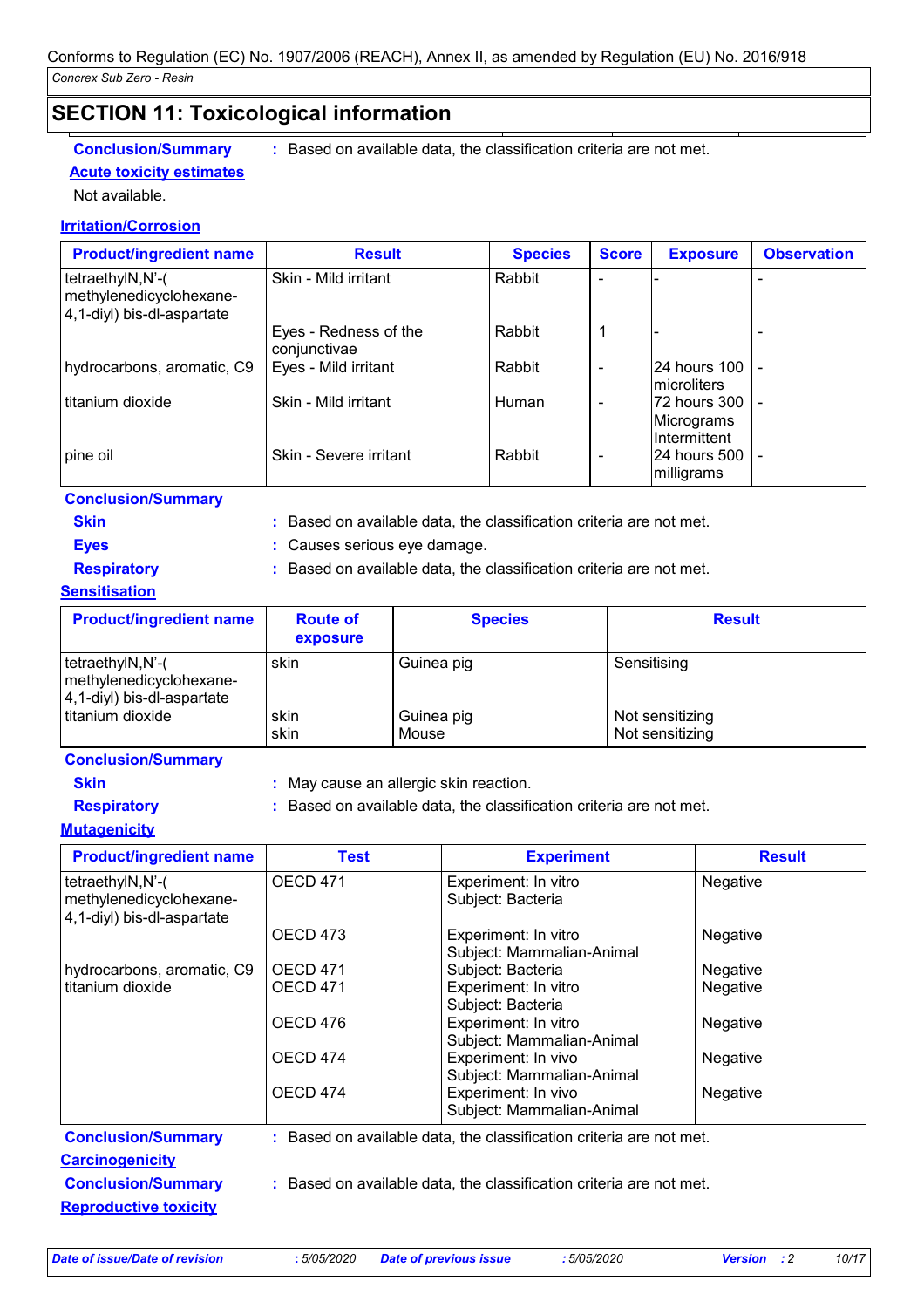# **SECTION 11: Toxicological information**

| <b>Product/ingredient name</b> | <b>Maternal</b><br>toxicity | <b>Fertility</b> | <b>Developmental</b><br>toxin | <b>Species</b>                  | <b>Dose</b>                         | <b>Exposure</b>                |
|--------------------------------|-----------------------------|------------------|-------------------------------|---------------------------------|-------------------------------------|--------------------------------|
| hydrocarbons, aromatic, C9     |                             |                  | Negative                      | Mammal - species<br>unspecified | Route of<br>exposure<br>unreported  |                                |
| titanium dioxide               | <b>Negative</b>             | Negative         | Negative                      | Rat - Male, Female              | Oral: 100<br>to<br>3001000<br>mg/kg | 20 days; 7<br>days per<br>week |

**Conclusion/Summary :** Based on available data, the classification criteria are not met.

#### **Teratogenicity**

**Conclusion/Summary :** Based on available data, the classification criteria are not met.

#### **Specific target organ toxicity (single exposure)**

| <b>Product/ingredient name</b> | <b>Category</b>          | <b>Route of</b><br>exposure | <b>Target organs</b>                                  |
|--------------------------------|--------------------------|-----------------------------|-------------------------------------------------------|
| hydrocarbons, aromatic, C9     | Category 3               |                             | <b>Respiratory tract</b><br>irritation                |
| diethyl fumarate               | Category 3<br>Category 3 |                             | l Narcotic effects<br>Respiratory tract<br>irritation |

#### **Specific target organ toxicity (repeated exposure)**

#### Not available.

#### **Aspiration hazard**

| <b>Product/ingredient name</b> | <b>Result</b>                         |
|--------------------------------|---------------------------------------|
| hydrocarbons, aromatic, C9     | <b>ASPIRATION HAZARD - Category 1</b> |
| pine oil                       | ASPIRATION HAZARD - Category 1        |

**Delayed and immediate effects as well as chronic effects from short and long-term exposure**

### **Short term exposure**

| <b>Potential immediate</b><br>effects | $:$ Not available. |
|---------------------------------------|--------------------|
| <b>Potential delayed effects</b>      | : Not available.   |
| <b>Long term exposure</b>             |                    |
| <b>Potential immediate</b><br>effects | : Not available.   |
|                                       |                    |

#### **Potential delayed effects :** Not available.

#### **Potential chronic health effects**

| <b>Product/ingredient name</b>                                            | <b>Result</b>                                                                                            | <b>Species</b> | <b>Dose</b> | <b>Exposure</b>          |
|---------------------------------------------------------------------------|----------------------------------------------------------------------------------------------------------|----------------|-------------|--------------------------|
| tetraethylN,N'-(<br>methylenedicyclohexane-<br>4,1-diyl) bis-dl-aspartate | Sub-acute NOAEL Oral                                                                                     | Rat            | 1000 mg/kg  |                          |
| titanium dioxide                                                          | Chronic NOAEL Oral                                                                                       | Rat            | 3500 mg/kg  | $\overline{\phantom{0}}$ |
|                                                                           | Chronic NOAEL Inhalation<br>Dusts and mists                                                              | Rat            | 10 mg/ $m3$ | 24 hours                 |
| <b>Conclusion/Summary</b>                                                 | : Based on available data, the classification criteria are not met.                                      |                |             |                          |
| <b>General</b>                                                            | : Once sensitized, a severe allergic reaction may occur when subsequently exposed<br>to very low levels. |                |             |                          |
| <b>Carcinogenicity</b>                                                    | : No known significant effects or critical hazards.                                                      |                |             |                          |
| <b>Mutagenicity</b>                                                       | : No known significant effects or critical hazards.                                                      |                |             |                          |
| <b>Teratogenicity</b>                                                     | : No known significant effects or critical hazards.                                                      |                |             |                          |
| <b>Developmental effects</b>                                              | : No known significant effects or critical hazards.                                                      |                |             |                          |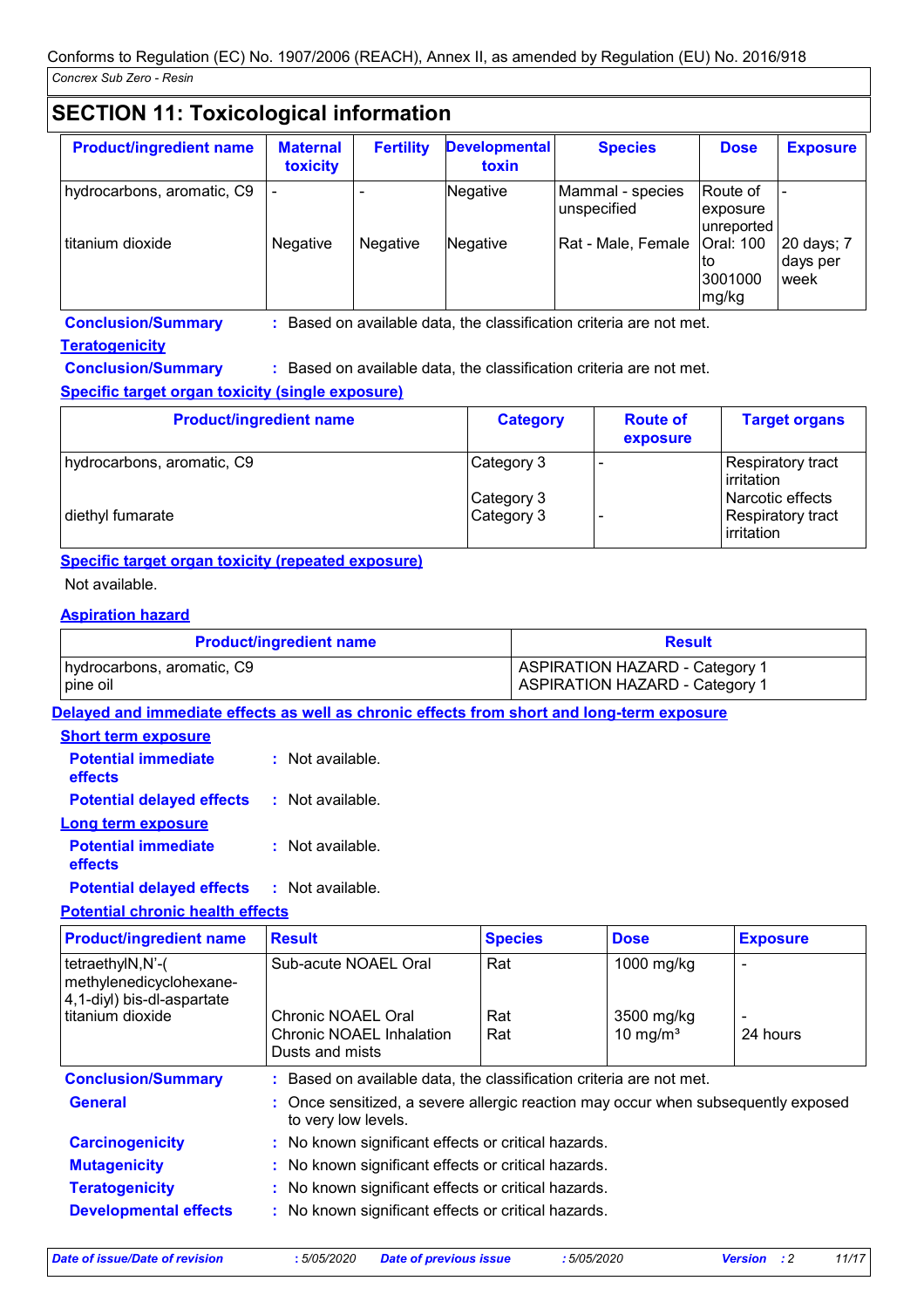### **SECTION 11: Toxicological information**

**Fertility effects** : No known significant effects or critical hazards.

**Other information :** Not available.

# **SECTION 12: Ecological information**

#### **12.1 Toxicity**

There are no data available on the mixture itself. Do not allow to enter drains or watercourses.

The mixture has been assessed following the summation method of the CLP Regulation (EC) No 1272/2008 and is classified for eco-toxicological properties accordingly. See Sections 2 and 3 for details.

| <b>Product/ingredient name</b>                                                     | <b>Result</b>                            | <b>Species</b>                                                               | <b>Exposure</b> |
|------------------------------------------------------------------------------------|------------------------------------------|------------------------------------------------------------------------------|-----------------|
| $bis(4-(1,2-bis$<br>(ethoxycarbonyl)ethylamino)<br>-3-methylcyclohexyl)<br>methane | Chronic NOEC 0,01 mg/l                   | Daphnia spec.                                                                | 21 days         |
| tetraethylN,N'-(<br>methylenedicyclohexane-<br>4,1-diyl) bis-dl-aspartate          | Acute EC50 88,6 mg/l                     | Daphnia spec.                                                                | 48 hours        |
|                                                                                    | Acute IC50 113 mg/l                      | Algae - Scenedesmus<br>subspicatus                                           | 72 hours        |
|                                                                                    | Acute LC50 66 mg/l                       | Fish                                                                         | 96 hours        |
|                                                                                    | Chronic NOEC 0,01 mg/l                   | Daphnia spec.                                                                | 21 days         |
| diethyl fumarate                                                                   | Acute LC50 4500 µg/l Fresh water         | Fish - Pimephales promelas                                                   | 96 hours        |
| titanium dioxide                                                                   | Acute LC50 3 mg/l Fresh water            | Crustaceans - Ceriodaphnia<br>dubia - Neonate                                | I48 hours       |
|                                                                                    | Acute LC50 6,5 mg/l Fresh water          | Daphnia spec. - Daphnia pulex -<br>Neonate                                   | 148 hours       |
|                                                                                    | Acute LC50 >1000000 µg/l Marine<br>water | Fish - Fundulus heteroclitus                                                 | 96 hours        |
| pine oil                                                                           | Acute EC50 24,5 ppm Fresh water          | Daphnia spec. - Daphnia magna                                                | 48 hours        |
|                                                                                    | Acute LC50 18,35 ppm Fresh water         | Fish - Oncorhynchus mykiss -<br>Juvenile (Fledgling, Hatchling,<br>Weanling) | 96 hours        |

**Conclusion/Summary :** Harmful to aquatic life with long lasting effects.

#### **12.2 Persistence and degradability**

| <b>Product/ingredient name</b>                                                        | Test      | <b>Result</b>                | <b>Dose</b> | <b>Inoculum</b> |
|---------------------------------------------------------------------------------------|-----------|------------------------------|-------------|-----------------|
| $bis(4-(1,2-bis$<br>(ethoxycarbonyl) ethylamino)<br>-3-methylcyclohexyl)<br>I methane | OECD 301F | 13 % - 28 days               |             |                 |
| tetraethylN,N'-(<br>methylenedicyclohexane-<br>4,1-diyl) bis-dl-aspartate             | OECD 301F | 13 % - Not readily - 28 days |             |                 |
|                                                                                       | OECD 302C | 0 % - Not readily - 28 days  |             |                 |

**Conclusion/Summary :** This product has not been tested for biodegradation. Based on available data, the classification criteria are not met.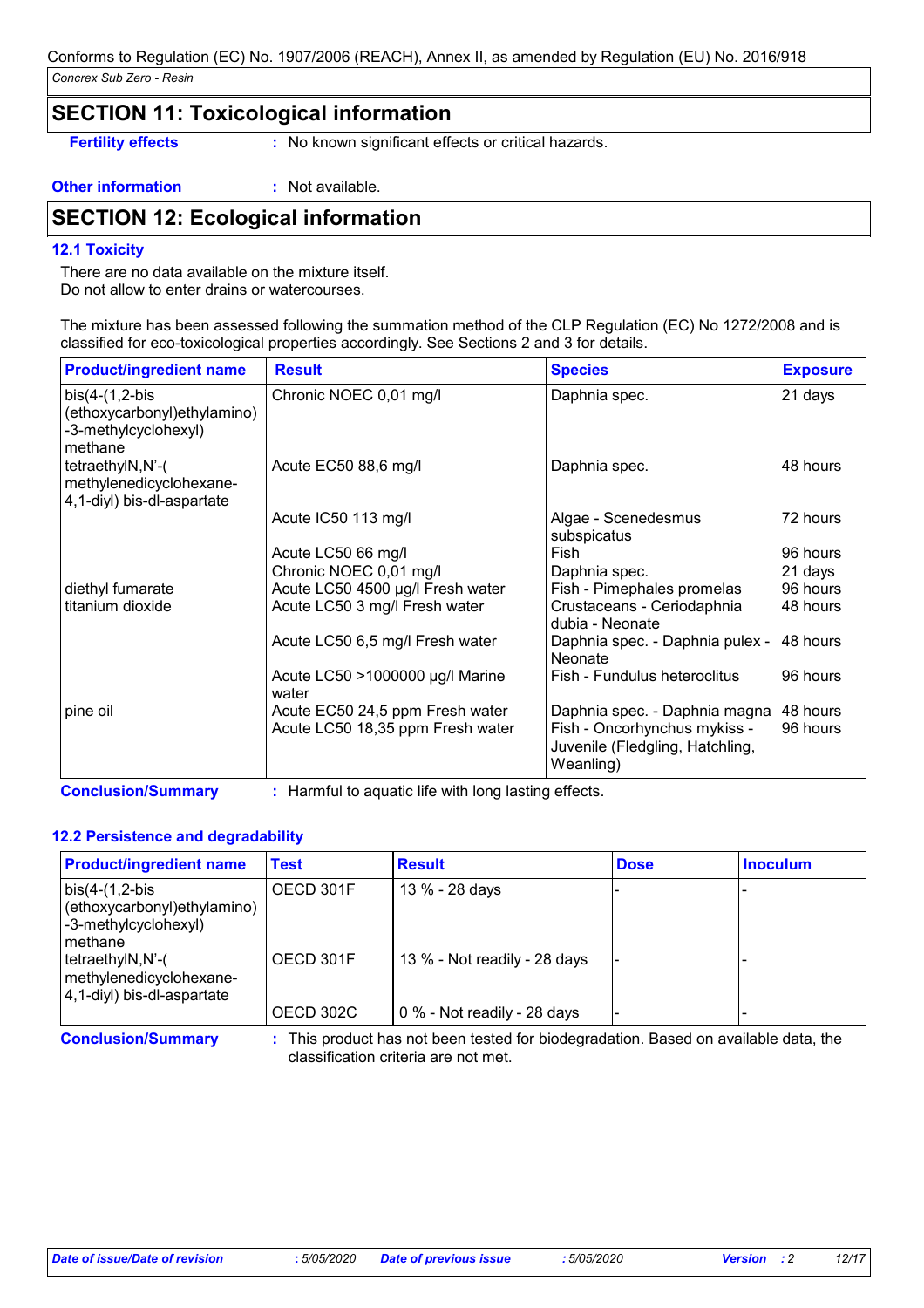# **SECTION 12: Ecological information**

| <b>Product/ingredient name</b>                                                      | <b>Aquatic half-life</b>                                                                                                                        | <b>Photolysis</b> | <b>Biodegradability</b>           |
|-------------------------------------------------------------------------------------|-------------------------------------------------------------------------------------------------------------------------------------------------|-------------------|-----------------------------------|
| $bis(4-(1,2-bis$<br>(ethoxycarbonyl) ethylamino)<br>-3-methylcyclohexyl)<br>methane |                                                                                                                                                 |                   | Not readily                       |
| tetraethylN,N'-(<br>methylenedicyclohexane-<br>4,1-diyl) bis-dl-aspartate           | Fresh water 28 days, pH 4, 25°C<br>(OECD 111)<br>Fresh water 1 days, pH 7, 25°C<br>(OECD 111)<br>Fresh water 0,7 days, pH 9, 25°C<br>(OECD 111) |                   | Not readily                       |
| hydrocarbons, aromatic, C9<br>titanium dioxide<br>butyl glycollate                  |                                                                                                                                                 |                   | Readily<br>Not readily<br>Readily |

#### **12.3 Bioaccumulative potential**

| <b>Product/ingredient name</b>                                                      | $LogP_{ow}$        | <b>BCF</b> | <b>Potential</b> |
|-------------------------------------------------------------------------------------|--------------------|------------|------------------|
| $bis(4-(1,2-bis$<br>(ethoxycarbonyl) ethylamino)<br>-3-methylcyclohexyl)<br>methane | 5.99               | 0,25       | low              |
| tetraethylN,N'-(<br>methylenedicyclohexane-<br>4,1-diyl) bis-dl-aspartate           | 5.16               | 0.25       | low              |
| hydrocarbons, aromatic, C9<br>butyl glycollate                                      | 3.7 to 4.5<br>0,38 |            | high<br>low      |

#### **12.4 Mobility in soil**

| <b>Soil/water partition</b>    | : Not available. |
|--------------------------------|------------------|
| coefficient (K <sub>oc</sub> ) |                  |
| <b>Mobility</b>                | : Not available. |

#### **12.5 Results of PBT and vPvB assessment**

This mixture does not contain any substances that are assessed to be a PBT or a vPvB.

**12.6 Other adverse effects** : No known significant effects or critical hazards.

## **SECTION 13: Disposal considerations**

The information in this section contains generic advice and guidance.

| <b>Product</b>             |                                                                                                                                                                                                                                                                                                                                                                                                                                                                                                                                                      |
|----------------------------|------------------------------------------------------------------------------------------------------------------------------------------------------------------------------------------------------------------------------------------------------------------------------------------------------------------------------------------------------------------------------------------------------------------------------------------------------------------------------------------------------------------------------------------------------|
| <b>Methods of disposal</b> | : The generation of waste should be avoided or minimised wherever possible.<br>Disposal of this product, solutions and any by-products should at all times comply<br>with the requirements of environmental protection and waste disposal legislation<br>and any regional local authority requirements. Dispose of surplus and non-<br>recyclable products via a licensed waste disposal contractor. Waste should not be<br>disposed of untreated to the sewer unless fully compliant with the requirements of<br>all authorities with jurisdiction. |
| <b>Hazardous waste</b>     | $:$ Yes.                                                                                                                                                                                                                                                                                                                                                                                                                                                                                                                                             |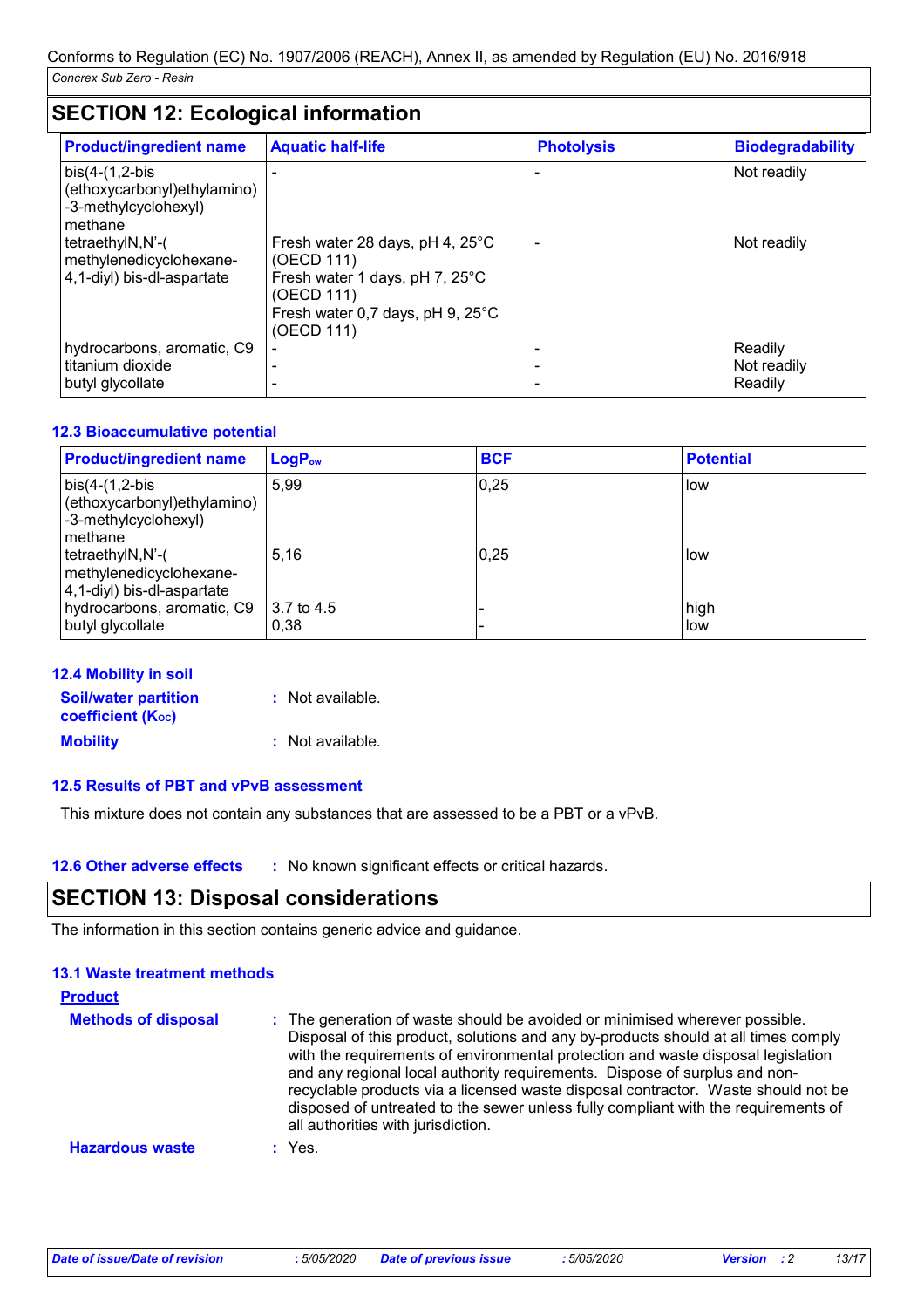|                                       | <b>SECTION 13: Disposal considerations</b>                                                                                                                                                                                                                                                                                                         |
|---------------------------------------|----------------------------------------------------------------------------------------------------------------------------------------------------------------------------------------------------------------------------------------------------------------------------------------------------------------------------------------------------|
| <b>Disposal considerations</b>        | : Do not allow to enter drains or watercourses.<br>Dispose of according to all federal, state and local applicable regulations.<br>If this product is mixed with other wastes, the original waste product code may no<br>longer apply and the appropriate code should be assigned.<br>For further information, contact your local waste authority. |
| <b>European waste cataloque (EWC)</b> |                                                                                                                                                                                                                                                                                                                                                    |
|                                       | The European Waste Catalogue classification of this product, when disposed of as waste, is:                                                                                                                                                                                                                                                        |
| <b>Waste code</b>                     | <b>Waste designation</b>                                                                                                                                                                                                                                                                                                                           |
| 10 13 11                              | wastes from cement-based composite materials other than those mentioned in 10 13 09<br>and 10 13 10                                                                                                                                                                                                                                                |

| <b>Packaging</b> |
|------------------|
|------------------|

| <b>Methods of disposal</b>     | : The generation of waste should be avoided or minimised wherever possible. Waste<br>packaging should be recycled. Incineration or landfill should only be considered<br>when recycling is not feasible. |
|--------------------------------|----------------------------------------------------------------------------------------------------------------------------------------------------------------------------------------------------------|
| <b>Disposal considerations</b> | Using information provided in this safety data sheet, advice should be obtained from<br>the relevant waste authority on the classification of empty containers.                                          |

|                            | Empty containers must be scrapped or reconditioned.<br>Dispose of containers contaminated by the product in accordance with local or<br>national legal provisions.                                                                                                                                                                           |
|----------------------------|----------------------------------------------------------------------------------------------------------------------------------------------------------------------------------------------------------------------------------------------------------------------------------------------------------------------------------------------|
| <b>Special precautions</b> | : This material and its container must be disposed of in a safe way. Care should be<br>taken when handling emptied containers that have not been cleaned or rinsed out.<br>Empty containers or liners may retain some product residues. Avoid dispersal of<br>spilt material and runoff and contact with soil, waterways, drains and sewers. |

# **SECTION 14: Transport information**

|                                           | <b>ADR/RID</b>           | <b>ADN</b>     | <b>IMDG</b>    | <b>IATA</b>              |
|-------------------------------------------|--------------------------|----------------|----------------|--------------------------|
| 14.1 UN number                            | Not regulated.           | Not regulated. | Not regulated. | Not regulated.           |
| 14.2 UN proper<br>shipping name           | $\overline{\phantom{a}}$ |                |                |                          |
| <b>14.3 Transport</b><br>hazard class(es) | $\overline{\phantom{a}}$ |                |                | $\overline{\phantom{0}}$ |
| 14.4 Packing<br>group                     | -                        | ۰              |                |                          |
| 14.5<br><b>Environmental</b><br>hazards   | No.                      | No.            | No.            | No.                      |
| <b>Additional</b><br>information          |                          |                |                |                          |

**user**

**14.6 Special precautions for : Transport within user's premises: always transport in closed containers that are** upright and secure. Ensure that persons transporting the product know what to do in the event of an accident or spillage.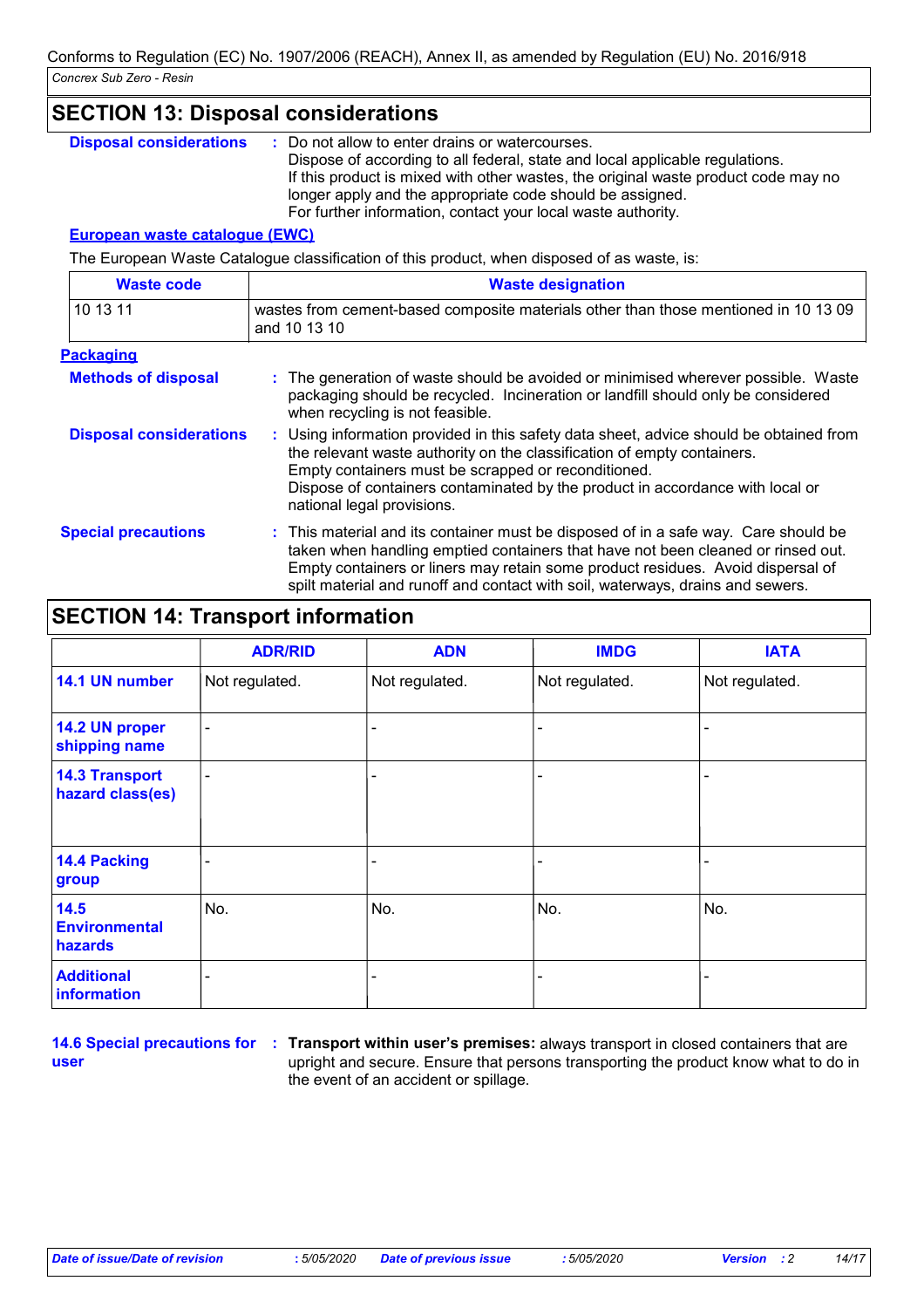# **SECTION 15: Regulatory information**

| 15.1 Safety, health and environmental regulations/legislation specific for the substance or mixture                                                      |                                |                                                                                                                                                           |                                 |                                |
|----------------------------------------------------------------------------------------------------------------------------------------------------------|--------------------------------|-----------------------------------------------------------------------------------------------------------------------------------------------------------|---------------------------------|--------------------------------|
| EU Regulation (EC) No. 1907/2006 (REACH)                                                                                                                 |                                |                                                                                                                                                           |                                 |                                |
| Annex XIV - List of substances subject to authorisation                                                                                                  |                                |                                                                                                                                                           |                                 |                                |
| <b>Annex XIV</b>                                                                                                                                         |                                |                                                                                                                                                           |                                 |                                |
| None of the components are listed.                                                                                                                       |                                |                                                                                                                                                           |                                 |                                |
| <b>Substances of very high concern</b>                                                                                                                   |                                |                                                                                                                                                           |                                 |                                |
| None of the components are listed.                                                                                                                       |                                |                                                                                                                                                           |                                 |                                |
| <b>Annex XVII - Restrictions</b><br>on the manufacture,<br>placing on the market<br>and use of certain<br>dangerous substances,<br>mixtures and articles | : For professional use only.   |                                                                                                                                                           |                                 |                                |
| <b>Other EU regulations</b>                                                                                                                              |                                |                                                                                                                                                           |                                 |                                |
| <b>VOC</b>                                                                                                                                               |                                | : The provisions of Directive 2004/42/EC on VOC apply to this product. Refer to the<br>product label and/or technical data sheet for further information. |                                 |                                |
| <b>VOC for Ready-for-Use</b><br><b>Mixture</b>                                                                                                           |                                | : $2004/42/EC - IIA/j$ : $500g/l$ (2010). <= $30g/l$ VOC.                                                                                                 |                                 |                                |
| <b>Europe inventory</b>                                                                                                                                  |                                | : All components are listed or exempted.                                                                                                                  |                                 |                                |
| <b>Product/ingredient name</b>                                                                                                                           | <b>Carcinogenic</b><br>effects | <b>Mutagenic effects</b>                                                                                                                                  | <b>Developmental</b><br>effects | <b>Fertility effects</b>       |
| titanium dioxide<br>butyl glycollate                                                                                                                     | Not supported<br>Not supported | Not supported<br>Not supported                                                                                                                            | Not supported<br>Not supported  | Not supported<br>Not supported |
| Ozone depleting substances (1005/2009/EU)                                                                                                                |                                |                                                                                                                                                           |                                 |                                |
| Not listed.                                                                                                                                              |                                |                                                                                                                                                           |                                 |                                |
|                                                                                                                                                          |                                |                                                                                                                                                           |                                 |                                |
| <b>Prior Informed Consent (PIC) (649/2012/EU)</b>                                                                                                        |                                |                                                                                                                                                           |                                 |                                |
| Not listed.                                                                                                                                              |                                |                                                                                                                                                           |                                 |                                |
| <b>Seveso Directive</b>                                                                                                                                  |                                |                                                                                                                                                           |                                 |                                |

This product is not controlled under the Seveso Directive.

#### **National regulations**

| Industrial use                   | : The information contained in this safety data sheet does not constitute the user's<br>own assessment of workplace risks, as required by other health and safety<br>legislation. The provisions of the national health and safety at work regulations apply<br>to the use of this product at work. |
|----------------------------------|-----------------------------------------------------------------------------------------------------------------------------------------------------------------------------------------------------------------------------------------------------------------------------------------------------|
| <b>References</b>                | : EH40/2005 Workplace exposure limits<br>Conforms to Regulation (EC) No. 1907/2006 (REACH), Annex II, as amended by<br>Regulation (EU) No. 2016/918                                                                                                                                                 |
| <b>International requlations</b> |                                                                                                                                                                                                                                                                                                     |
|                                  | <b>Chemical Weapon Convention List Schedules I, II &amp; III Chemicals</b>                                                                                                                                                                                                                          |
| Not listed.                      |                                                                                                                                                                                                                                                                                                     |
| <b>Montreal Protocol</b>         |                                                                                                                                                                                                                                                                                                     |
| Not listed.                      |                                                                                                                                                                                                                                                                                                     |
|                                  | <b>Stockholm Convention on Persistent Organic Pollutants</b>                                                                                                                                                                                                                                        |
| Not listed.                      |                                                                                                                                                                                                                                                                                                     |
|                                  | <b>Rotterdam Convention on Prior Informed Consent (PIC)</b>                                                                                                                                                                                                                                         |
| Not listed.                      |                                                                                                                                                                                                                                                                                                     |
|                                  | <b>UNECE Aarhus Protocol on POPs and Heavy Metals</b>                                                                                                                                                                                                                                               |
| Not listed.                      |                                                                                                                                                                                                                                                                                                     |
|                                  |                                                                                                                                                                                                                                                                                                     |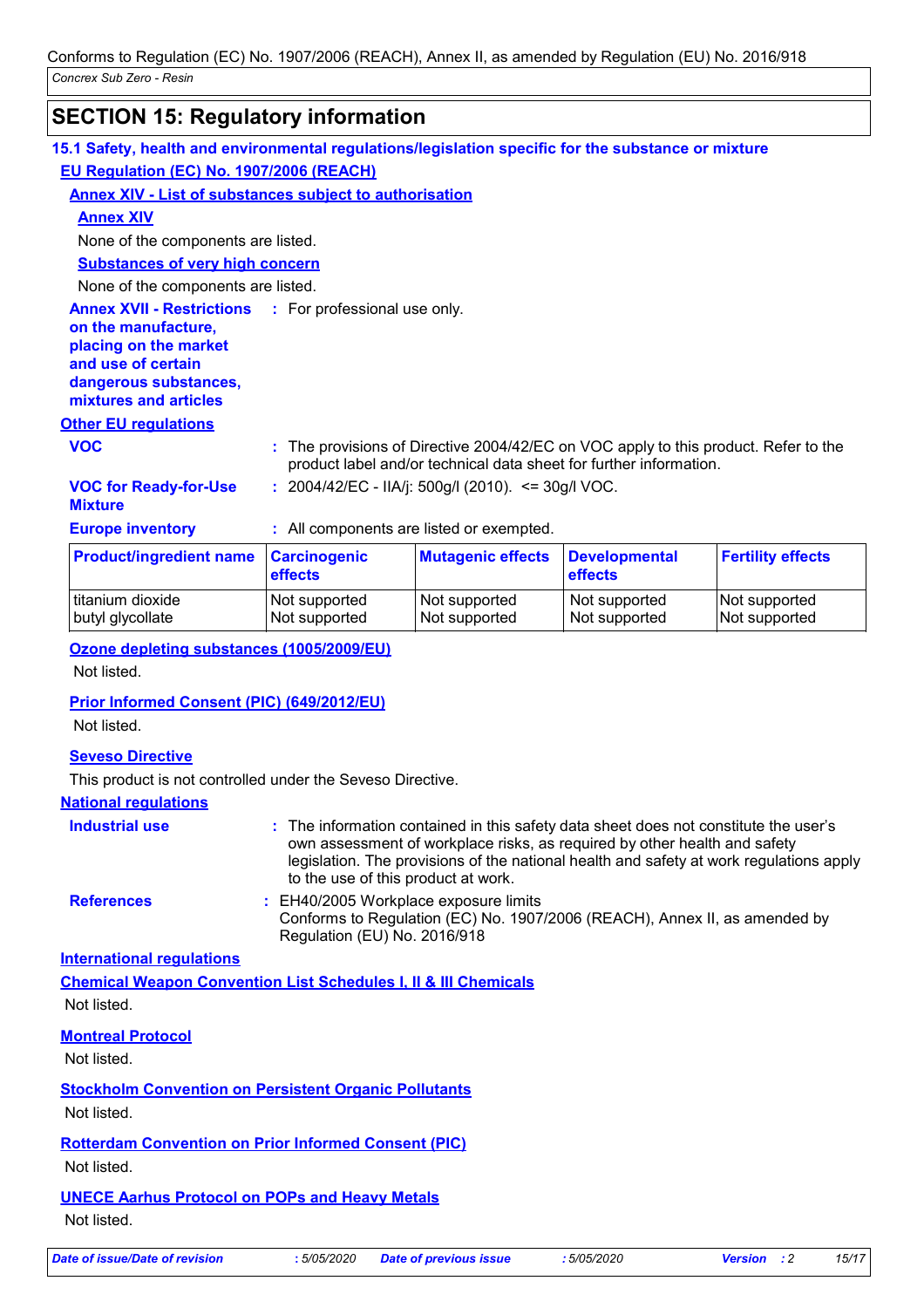## **SECTION 15: Regulatory information**

**CN code :** 3214 10 10

#### **International lists**

| National inventory                             |                                                                                    |
|------------------------------------------------|------------------------------------------------------------------------------------|
| <b>Australia</b>                               | Not determined.                                                                    |
| <b>Canada</b>                                  | : Not determined.                                                                  |
| <b>China</b>                                   | : Not determined.                                                                  |
| <b>Japan</b>                                   | Japan inventory (ENCS): Not determined.<br>Japan inventory (ISHL): Not determined. |
| <b>Malaysia</b>                                | : Not determined                                                                   |
| <b>New Zealand</b>                             | : Not determined.                                                                  |
| <b>Philippines</b><br><b>Republic of Korea</b> | : Not determined.<br>Not determined.                                               |
| <b>Taiwan</b>                                  | : Not determined.                                                                  |
| <b>Turkey</b>                                  | Not determined.                                                                    |
| <b>United States</b>                           | : Not determined.                                                                  |
| <b>Thailand</b>                                | Not determined.                                                                    |
| <b>Viet Nam</b>                                | Not determined.                                                                    |
|                                                |                                                                                    |

#### **15.2 Chemical safety assessment**

**:** No Chemical Safety Assessment has been carried out.

# **SECTION 16: Other information**

Indicates information that has changed from previously issued version.

| <b>Abbreviations and</b><br>acronyms | $\therefore$ ATE = Acute Toxicity Estimate<br>CLP = Classification, Labelling and Packaging Regulation [Regulation (EC) No.<br>1272/2008]<br>DMEL = Derived Minimal Effect Level<br>DNEL = Derived No Effect Level<br>EUH statement = CLP-specific Hazard statement<br>PBT = Persistent, Bioaccumulative and Toxic<br>PNEC = Predicted No Effect Concentration<br><b>RRN = REACH Registration Number</b><br>vPvB = Very Persistent and Very Bioaccumulative |
|--------------------------------------|-------------------------------------------------------------------------------------------------------------------------------------------------------------------------------------------------------------------------------------------------------------------------------------------------------------------------------------------------------------------------------------------------------------------------------------------------------------|
| <b>Contains TiO2</b>                 | Yes                                                                                                                                                                                                                                                                                                                                                                                                                                                         |

#### **Procedure used to derive the classification according to Regulation (EC) No. 1272/2008 [CLP/GHS]**

| <b>Classification</b>   | <b>Justification</b> |
|-------------------------|----------------------|
| Eye Dam. 1, H318        | Expert judgment      |
| Skin Sens. 1, H317      | Expert judgment      |
| Aquatic Chronic 3, H412 | Expert judgment      |

#### **Full text of H-phrases referred to in sections 2 and 3**

| <b>Full text of abbreviated H</b> | H <sub>226</sub>  | Flammable liquid and vapour.                         |
|-----------------------------------|-------------------|------------------------------------------------------|
| <b>statements</b>                 | H302              | Harmful if swallowed.                                |
|                                   | H <sub>304</sub>  | May be fatal if swallowed and enters airways.        |
|                                   | H <sub>315</sub>  | Causes skin irritation.                              |
|                                   | H <sub>3</sub> 17 | May cause an allergic skin reaction.                 |
|                                   | H <sub>3</sub> 18 | Causes serious eye damage.                           |
|                                   | H335              | May cause respiratory irritation.                    |
|                                   | H336              | May cause drowsiness or dizziness.                   |
|                                   | H <sub>351</sub>  | Suspected of causing cancer.                         |
|                                   | H <sub>361</sub>  | Suspected of damaging fertility or the unborn child. |
|                                   | H411              | Toxic to aquatic life with long lasting effects.     |
|                                   | H412              | Harmful to aquatic life with long lasting effects.   |
|                                   |                   |                                                      |